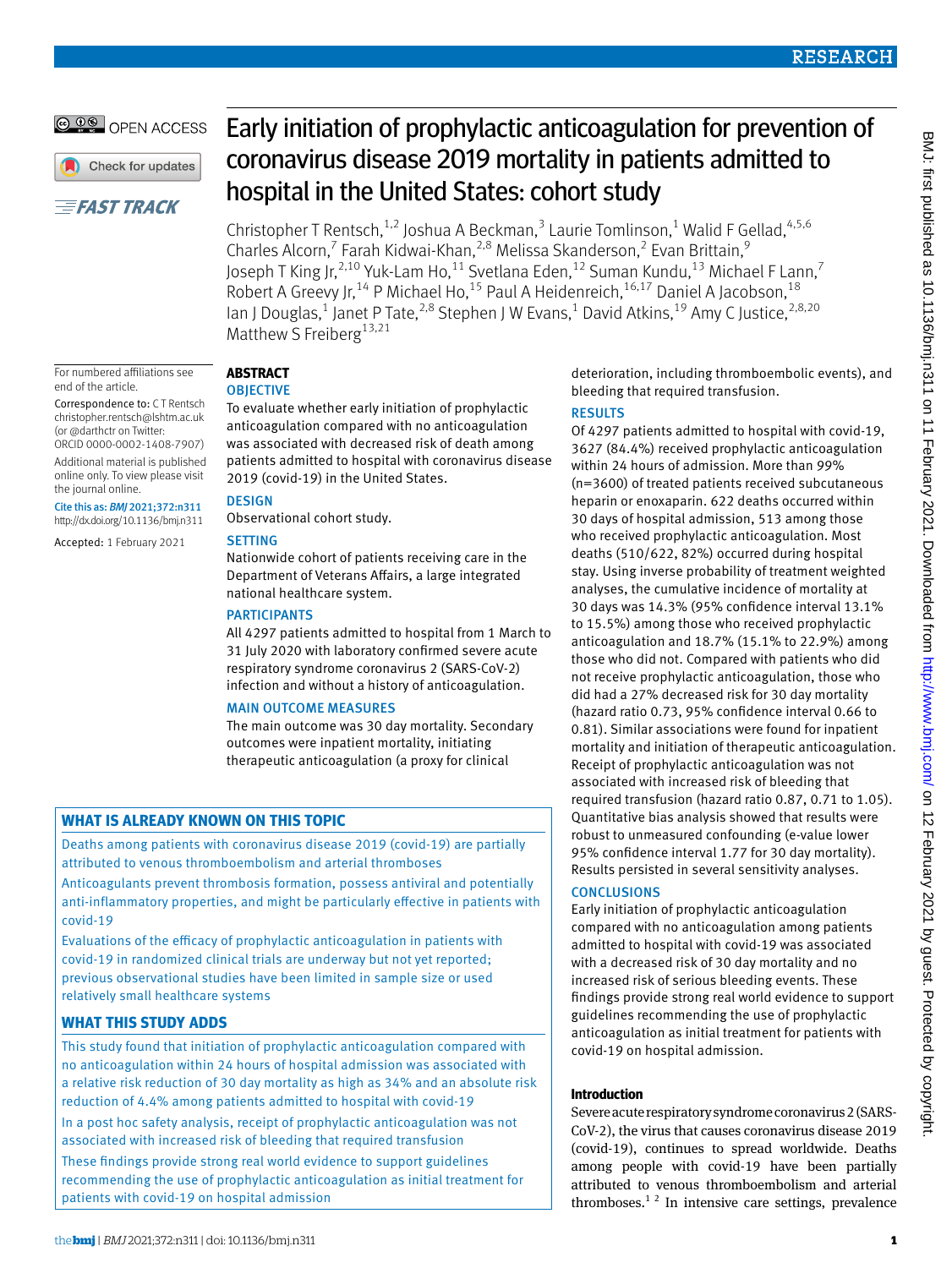of venous thromboembolism among patients with covid-19 has been reported at about 30%.<sup>3</sup> In response, several expert organizations, including the American Society of Hematology,<sup>4</sup> International Society on Thrombosis and Haemostasis,<sup>5</sup> CHEST Guideline and Expert Panel, $6$  and others<sup>17</sup> have recommended prophylactic anticoagulation for patients admitted with covid-19, who do not have a contraindication to this treatment, to reduce the risk of thromboembolism.

Heparin based anticoagulants are commonly used in hospital settings. Given evidence that shows these drugs might also possess anti-inflammatory properties, $8-10$  heparin-based treatments might be particularly effective in patients with covid-19.11 Randomized clinical trials evaluating the efficacy of prophylactic anticoagulation in patients with covid-19 are underway.12 Previous observational cohort studies have found evidence that use of anticoagulation in patients with covid-19 was associated with decreased risk of mortality<sup>13 14</sup>; however, these studies were limited in sample size or used relatively small healthcare systems. In this study we estimated the effect of early initiation of prophylactic anticoagulation compared with no anticoagulation on risk of 30 day mortality among patients admitted to hospital with covid-19 in the largest integrated healthcare system in the United States.

#### **Methods**

This study is reported according to the strengthening the reporting of observational studies in epidemiology (STROBE) and reporting of studies conducted using observational routinely collected health data (RECORD) guidelines (see supplementary appendix).

## Study design and population

We conducted an observational cohort study using electronic health record data from the US Department of Veterans Affairs, which comprises more than 1200 points of care nationwide, including hospitals, medical centers, and community outpatient clinics. All care is recorded in a central data repository, with daily uploads into the Veterans Affairs Corporate Data Warehouse. Available data include demographics, outpatient and inpatient encounters, diagnoses, procedures, smoking and alcohol health behaviors, pharmacy dispensing records, vital signs, laboratory measures, and death information.

We included all patients admitted to hospital between 1 March and 31 July 2020 who had a laboratory confirmed positive SARS-CoV-2 test result on or within 14 days before hospital admission. We excluded patients who had no history of care (defined as at least one outpatient or inpatient encounter in the two years before 1 March 2020), received anticoagulation treatment in the 30 days before hospital admission (to mitigate the effect of prevalent use of anticoagulation), received a red blood cell transfusion within 24 hours of admission (as active bleeding or severe anemia could have been a contraindication for anticoagulation), or experienced any outcome within 24 hours of

admission and therefore did not have equal chance to be classified as having received anticoagulation in this study.

## Types and doses of anticoagulants

We extracted inpatient pharmacy records for warfarin, intravenous heparin, low molecular weight heparin (enoxaparin, fondaparinux, dalteparin), and direct oral anticoagulants (apixaban, rivaroxaban, dabigatran). Doses and routes considered prophylactic and therapeutic anticoagulation are listed in supplementary box 1 in the appendix.

## Anticoagulation, outcomes, and follow-up

We compared prophylactic anticoagulation in the first 24 hours of hospital admission with no receipt of anticoagulation in the same time frame. The primary outcome was mortality within 30 days of hospital admission, which included in-hospital deaths (those during hospital admission) and those that occurred after discharge. Secondary outcomes were inpatient mortality and initiation of therapeutic anticoagulation. Algorithms to identify thromboembolic events during hospital admission of patients with covid-19 have yet to be validated; thus, we considered initiation of therapeutic levels of anticoagulation after the first 24 hours of admission to be a proxy for clinical deterioration, including thromboembolic events. For all outcomes, we followed patients from date of hospital admission until the earliest date of the outcome, a maximum of 30 days, or 30 August 2020.

Some Veterans Affairs hospitals report observation periods and admissions separately, even when patients have not moved beds or changed providers. We combined these periods and considered a full hospital admission to begin at first presentation in a Veterans Affairs hospital and end when there was no subsequent hospital stay that began within 24 hours. Figure 1 shows the study design.

#### Covariates

Potential confounders in the relation between prophylactic anticoagulation and covid-19 mortality or thromboembolic events were identified by review of the existing literature and discussions with clinicians. We extracted information on age, race, ethnicity, sex, urban or rural residence, US census region, clinical comorbidities, Charlson comorbidity index, and substance use. Presence of clinical comorbidities was determined by one inpatient or two outpatient diagnoses using ICD-9 or ICD-10 (international classification of diseases, ninth or 10th revision) codes in the two years before hospital admission, except for cancer, which was considered present if diagnosed ever before hospital admission. Level of alcohol consumption was calculated using the most recent alcohol use disorder identification testconsumption  $(AUDIT-C)^{15}$  measure within two years before admission. Smoking status was determined by the most frequent response in the five years before hospital admission.<sup>16</sup>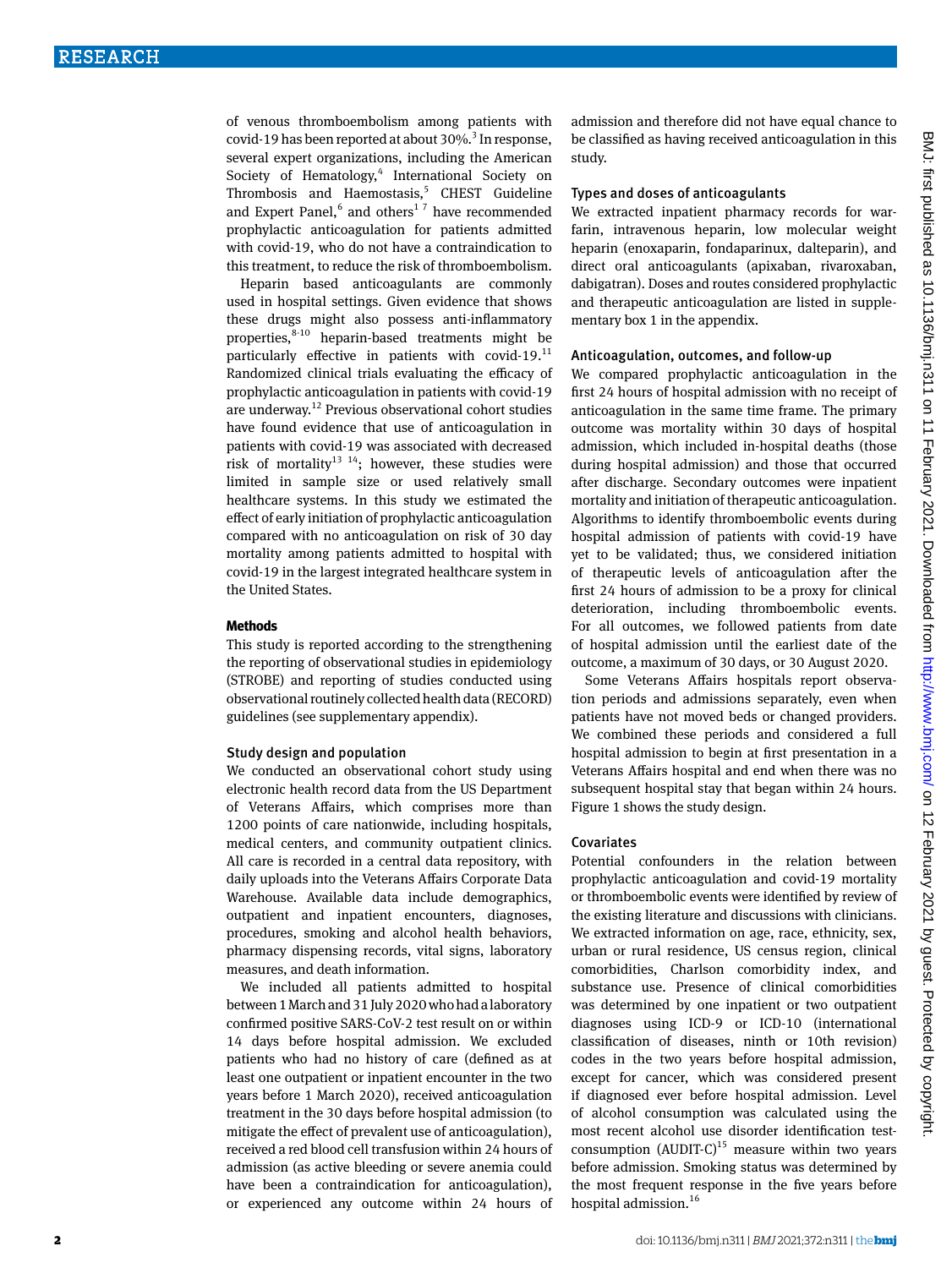

Fig 1 | Study design. End of follow-up for all outcomes in patients admitted to hospital with coronavirus disease 2019 (covid-19) was earliest of date of outcome, a maximum of 30 days, or 30 August 2020. For the analysis of inpatient mortality and initiating therapeutic anticoagulation, patients were further censored at date of hospital discharge. BMI=body mass index; COPD=chronic obstructive pulmonary disease; ACE=angiotensin converting enzyme; ARB=angiotensin II receptor blocker; NSAID=non-steroidal anti-inflammatory drug; PCR=polymerase chain reaction; RBC=red blood cell

> We ascertained drug history pertinent to the 15 to 90 days before hospital admission. To account for acute health status at hospital admission, we captured vital signs and laboratory measures. Body mass index was calculated from height and weight measurements closest to hospital admission within five and two years, respectively, before admission. All other vital signs and all laboratory measures utilized the value closest to hospital admission within 14 days before admission. Figure 1 provides further details on covariate ascertainment windows. Supplementary box 2 in the appendix provides a list of potentially relevant covariates that could not be included owing to unavailability or high levels of missingness, including inflammatory markers D dimer and C reactive protein.

To account for potential effects of co-medications with other covid-19 treatments, we ascertained whether patients had received oral or intravenous  $d$ examethasone $17$  at any dose, or intravenous remdesivir $18$  at any dose within the first 24 hours of hospital admission as well as treatments received after the first 24 hours.

Covariates with the largest proportion of missing data included alanine aminotransferase (13.5%), aspartate aminotransferase (15.2%), lymphocyte count (15.0%), and total cholesterol (14.1%): all other covariates had less than 10% of data missing.

## Propensity score model

We used inverse probability of treatment weighting to estimate the average treatment effect. This contrast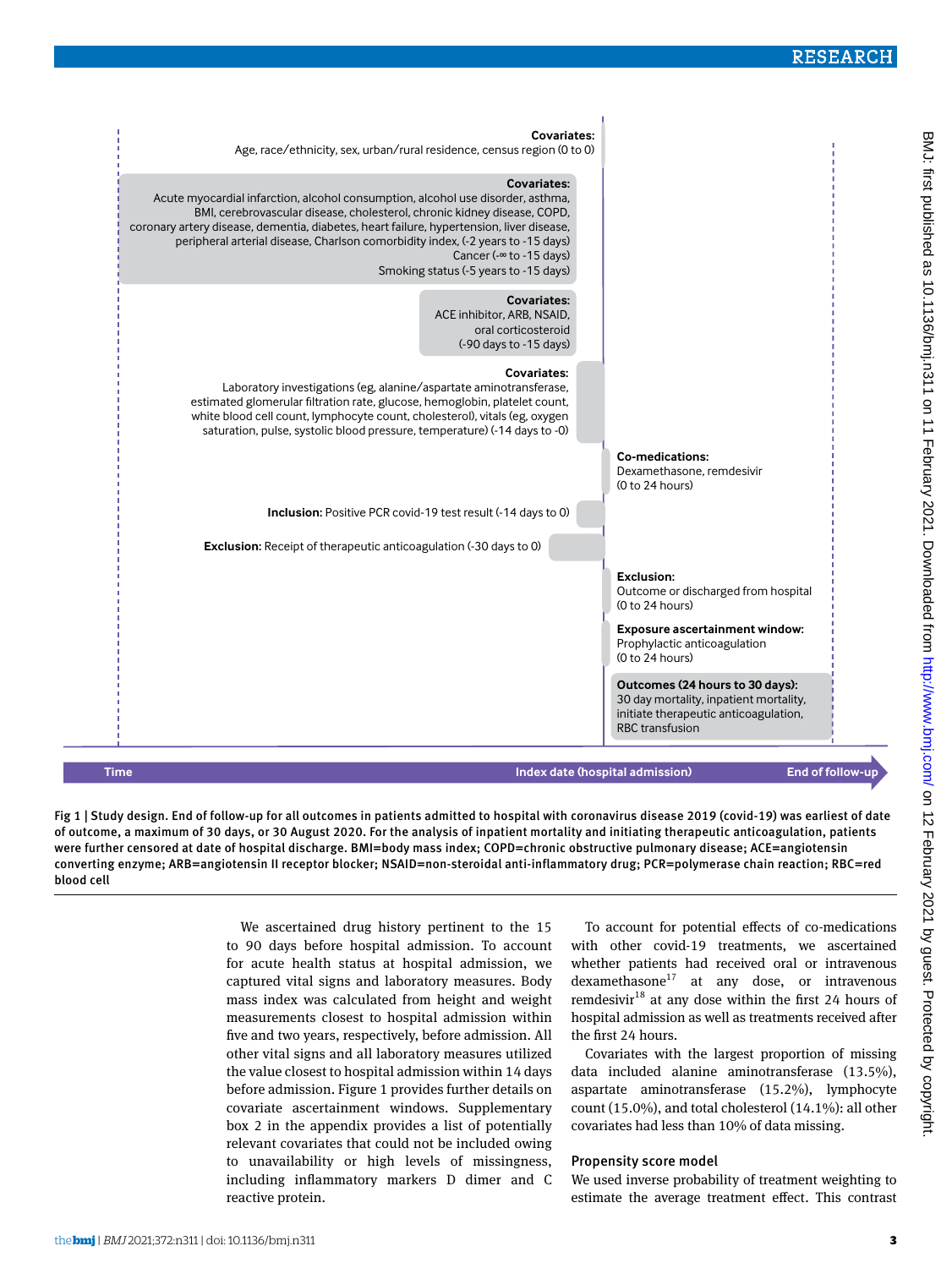was chosen because we excluded patients with contraindications to prophylactic anticoagulation, and thus assume all included patients were eligible for anticoagulation. We first modeled the probability of receiving anticoagulation as a function of all measured covariates (apart from in-hospital treatments received after the first 24 hours so as to not use future information at baseline).<sup>19</sup> Propensity scores (ie, the predicted probability of exposure) were estimated using a multivariable logistic regression model. Of 45 variables in the model, only four had missingness between 10% and 15%; all others had 10% or less, and most (30 of 45 variables) were complete. We included a missing category for covariates with missing data given the variables with most missingness do not drive the decision to administer prophylactic anticoagulation, but rather are markers for general health severity. Under the additional assumption that associations between fully observed covariates and receipt of prophylactic anticoagulation did not differ across missingness patterns, this approach produces unbiased estimates. $20$   $21$  Each patient was weighted by the inverse probability of receiving the exposure of interest, with the goal of balancing observable characteristics, including missingness patterns, $^{22}$ between treatment groups. After inverse probability of treatment weighting, the distribution of propensity scores between the treatment groups overlapped nearly perfectly (see supplementary eFigure 1). We calculated absolute standardized mean differences between treatment groups and considered 0.2 or less as balanced,<sup>23</sup> although most were 0.1 or less (see supplementary eFigure 2). Thus, the weighting produced treatment groups that were considered well balanced.

## Statistical analysis

Covariates were summarized using descriptive statistics, stratified by treatment group. We calculated the inverse probability of treatment weighted sample sizes by multiplying weights by constant factor k, where k was the ratio of observed sample size to number in the pseudopopulation after weighting; in this study, k=4297/8576. This scaling was performed to force the sample size in the pseudopopulation after weighting to equal the sample size in the observed population. We generated inverse probability of treatment weighted Kaplan-Meier plots. Cox regression models with days since hospital admission as the timescale were used to estimate inverse probability of treatment weighted hazard ratios and 95% confidence intervals for the effect of early initiation of prophylactic doses of anticoagulation compared with no anticoagulation on 30 day mortality, inpatient mortality, and initiating therapeutic anticoagulation. Both secondary outcomes occur during hospital admission, wherein discharge from hospital was considered a competing event. If patients were censored at discharge, absolute risks derived from Kaplan-Meier analyses would be overestimated. $24 \times 25$  We therefore displayed cumulative

incidence rates by treatment group, treating discharge as a competing event (ie, no censoring at date of discharge). As our question was causal in nature, we nonetheless chose to display cause specific rather than subdistribution hazard ratios.<sup>26</sup> These cause specific hazard ratios were interpreted as the effect of prophylactic anticoagulation compared with no anticoagulation on each of the outcomes irrespective of the effect on discharge. Proportional hazards were checked by examining the complementary log-log (or the log of negative log) of estimated survivor functions for groups that received or did not receive prophylactic anticoagulation versus the log of survival time. No evidence was found of proportional hazards violations. We used Microsoft SQL Server Management Studio v17.4 for data management and SAS version 9.4 (SAS Institute, Cary, NC) and Stata 16 MP for statistical analyses.

## Sensitivity analyses

For each outcome we used quantitative bias analysis to calculate an e-value, which demonstrates the strength of association between an unmeasured confounder and exposure or outcome, conditional on measured covariates that would be necessary to fully explain observed effects. $27$  To assess for undue effects from outliers with very high or very low estimated propensity of treatment, we capped propensity score distributions at the 1st and 99th centiles and again at the 5th and 95th centiles. To account for potentially biased estimation of standard errors or influence from very high or very low weights, we performed sensitivity analyses using combinations of robust standard error estimation<sup>28</sup> and stabilized weighting.<sup>29</sup> We re-ran the primary analyses extending the exposure ascertainment window from 24 to 48 hours. Given the low frequency for use of direct oral anticoagulants in the cohort, we re-ran analyses excluding these drugs from the treated group.

#### Post hoc analyses

In post hoc analyses, we assessed the effect of prophylactic anticoagulation separately by the two most prescribed drugs in the cohort: subcutaneous heparin and enoxaparin. We stratified the primary model by whether patients were admitted to the intensive care unit (ICU) within the first 24 hours of hospital admission. To investigate safety associated with prophylactic anticoagulation, we fitted an additional model with bleeding that required red blood cell transfusion as the outcome.

## Patient and public involvement

Patients were not consulted during the initial design of the study. However, in the course of peer review, we received thoughtful comments from a patient and carer and revised our manuscript accordingly. In addition, we engaged with the Veterans Affairs central office and chief medical officers during the entire course of this research.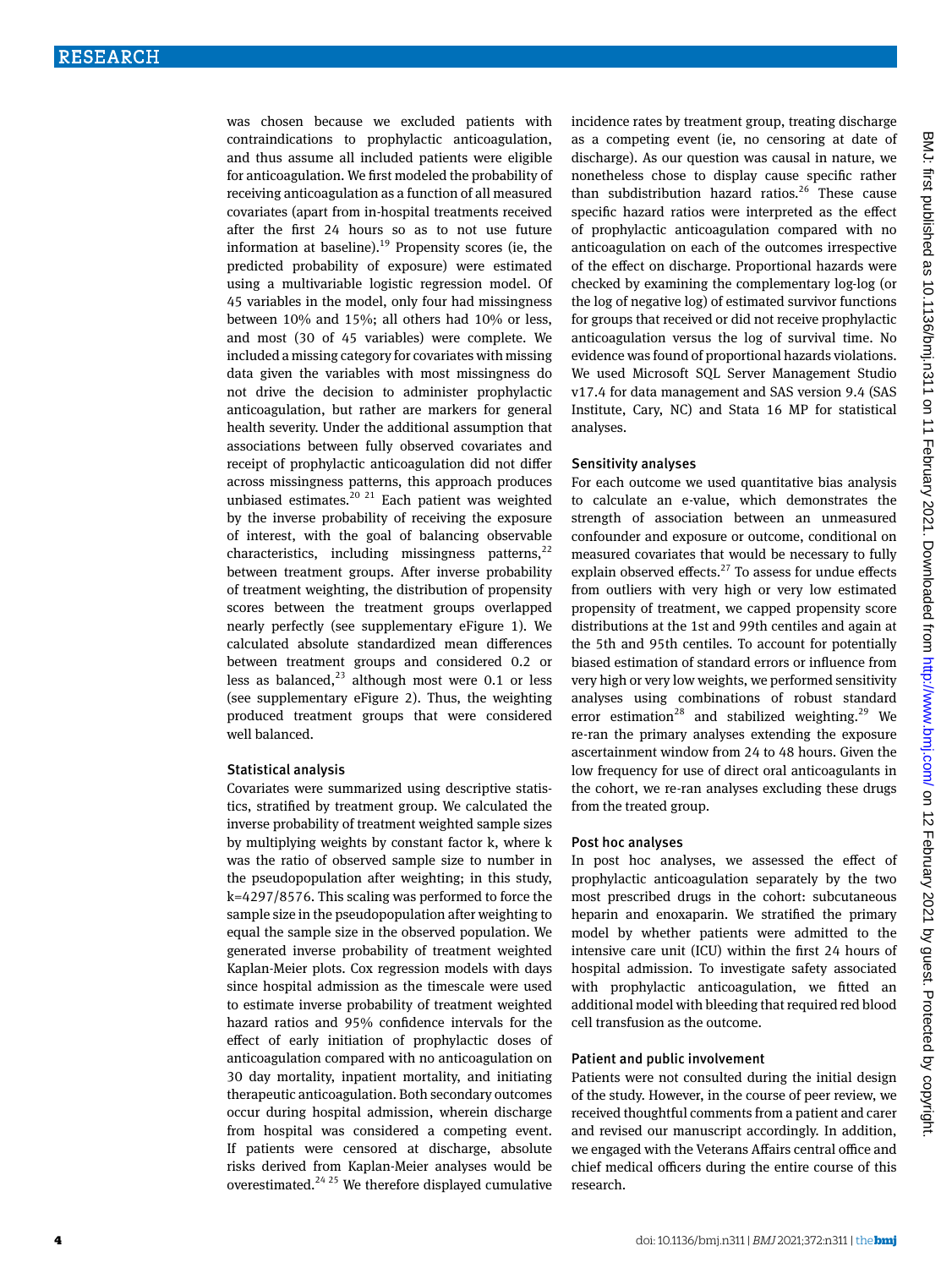## **Results**

Overall, 4297 patients admitted to hospital with covid-19 between 1 March and 31 July 2020 were included in this analysis (fig 2). Median age in the cohort was 68 years (interquartile range 58-75 years); most patients were of non-Hispanic black (n=1940, 45.1%), non-Hispanic white (n=1603, 37.3%), and Hispanic (n=506, 11.8%) race or ethnicity. Most of the patients were men (n=4015, 93.4%), located in the south (n=2017, 46.9%), and resident in an urban area (n=3768, 87.7%) (table 1). More patients were admitted to hospital in July (n=1401, 32.6%) than any other month.

In this cohort, 3627 (84.4%) patients received prophylactic anticoagulation within 24 hours of hospital admission. Among those who received prophylactic anticoagulation, the most common drugs were heparin based: either subcutaneous heparin (n=1094, 30.2%) or enoxaparin (n=2506, 69.1%).

At hospital presentation, the group of patients who received prophylactic anticoagulation, compared with the group of patients who did not, had a higher proportion with an oxygen saturation level less than 93% (table 1; 16.0% *v* 10.7%), heart rate at 90 beats/ min or higher (39.3% *v* 34.6%), and temperature of 38°C or higher (17.5% *v* 10.4%). In contrast, the burden of prevalent comorbid disease (Charlson comorbidity index score ≥5) was lower among those who received prophylactic anticoagulation compared with those

who did not (21.1% *v* 25.1%). Treatment for covid-19 using other drugs within the first 24 hours of hospital admission were more common among those who received prophylactic anticoagulation compared with those who did not (16.2% *v* 11.0% for dexamethasone; 12.0% *v* 5.2% for remdesivir). After inverse probability of treatment weighting, however, differences were minimized between the two treatment groups (all standardized mean differences ≤0.2, with most ≤0.1; table 1 and table 2 and supplementary eFigure 2).

## Absolute and relative risks

Overall, 622 deaths (622/4297, 14.5%) occurred within 30 days of hospital admission, 513 among those who received prophylactic anticoagulation (table 3). Most deaths (510/622, 82%) occurred during hospital admission. In inverse probability of treatment weighted analyses, the cumulative incidence of mortality at 30 days was 14.3% (95% confidence interval 13.1% to 15.5%) for patients receiving prophylactic anticoagulation and 18.7% (15.1% to 22.9%) for those receiving no anticoagulation (table 3). Receiving prophylactic anticoagulation was associated with a 27% decreased risk of death over the first 30 days (hazard ratio 0.73, 95% confidence interval 0.66 to 0.81; table 3 and fig 3) compared with receiving no anticoagulation. Similar associations were found for inpatient mortality (0.69, 0.61 to 0.77) and initiating therapeutic anticoagulation (0.81, 0.73 to 0.90).



Fig 2 | Flow chart of patients admitted to hospital with coronavirus disease 2019 (covid-19)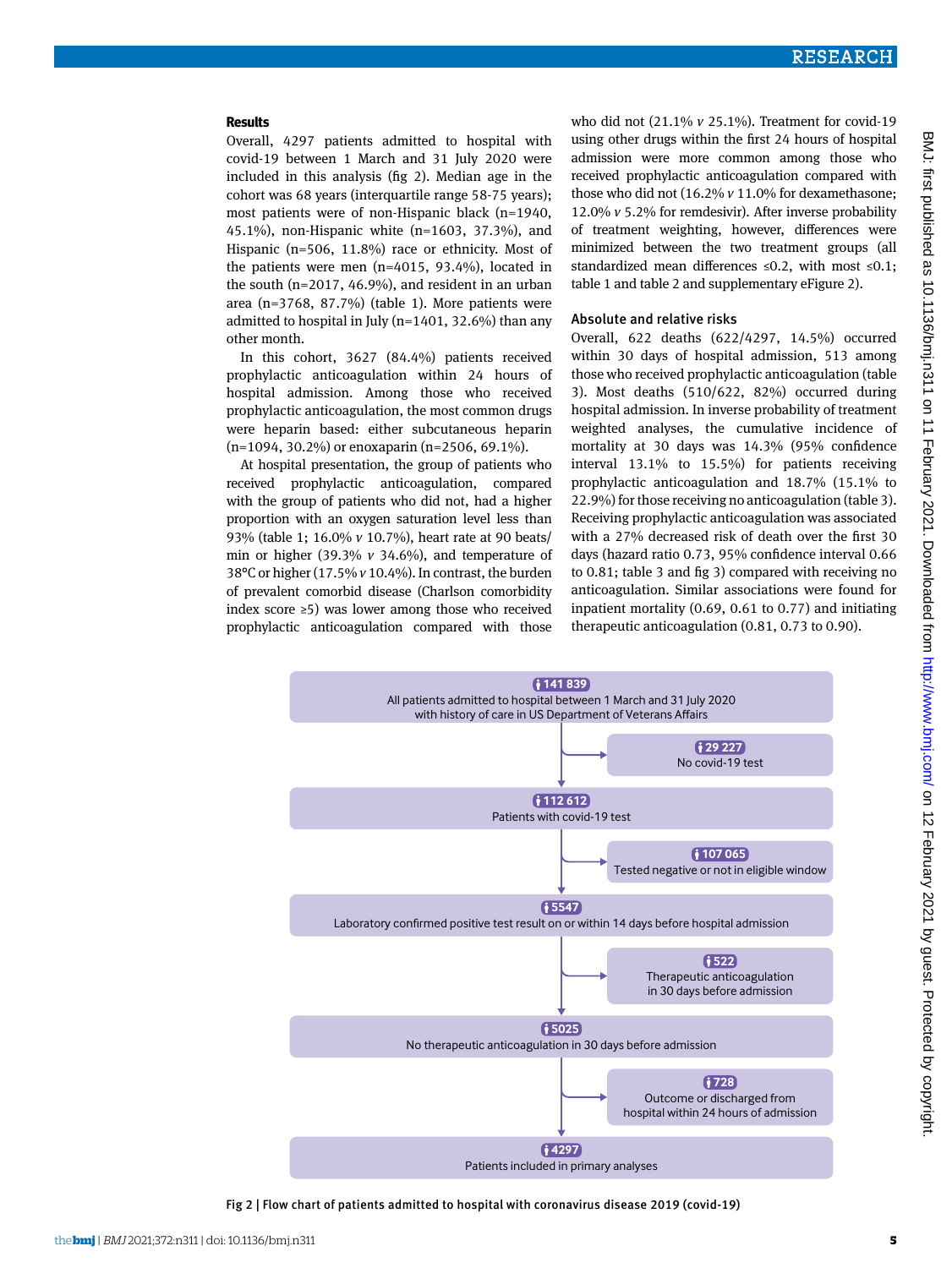Table 1 | Personal and clinical characteristics of 4297 patients admitted to hospital with coronavirus disease 2019 (covid-19) who received prophylactic anticoagulation within 24 hours of hospital admission, before and after weighting. Values are numbers (percentages) unless stated otherwise

|                                          |                                    | Unweighted               |                                    |                  | IPT weighted*            |            |  |
|------------------------------------------|------------------------------------|--------------------------|------------------------------------|------------------|--------------------------|------------|--|
|                                          | No anticoagulation<br>Prophylactic |                          | No anticoagulation<br>Prophylactic |                  |                          |            |  |
| Characteristics                          | $(n=670)$                          | anticoagulation (n=3627) | <b>SMD</b>                         | $(n=2141)$       | anticoagulation (n=2156) | <b>SMD</b> |  |
| <b>Personal characteristics</b>          |                                    |                          |                                    |                  |                          |            |  |
| Median (interquartile range) age (years) | 69.0 (58.0-76.5)                   | 68.1 (58.2-74.8)         | 0.04                               | 69.4 (59.7-76.5) | 68.3 (58.2-75.0)         | 0.04       |  |
| Age groups (years):                      |                                    |                          |                                    |                  |                          |            |  |
| $20 - 49$                                | 89 (13.3)                          | 446 (12.3)               | 239 (11.2)<br>0.03                 |                  | 265(12.3)                | 0.04       |  |
| 50-59                                    | 105(15.7)                          | 619(17.1)                | 0.04                               | 313 (14.6)       | 363 (16.8)               | 0.06       |  |
| 60-69                                    | 161 (24.0)                         | 951 (26.2)               | 0.05                               | 554 (25.9)       | 558 (25.9)               | 0.00       |  |
| 70-79                                    | 188 (28.1)                         | 1056 (29.1)              | 0.02                               | 652 (30.5)       | 626 (29.0)               | 0.03       |  |
| $\geq 80$                                | 127 (19.0)                         |                          | 0.10                               |                  |                          |            |  |
|                                          |                                    | 555 (15.3)               |                                    | 383 (17.9)       | 343 (15.9)               | 0.05       |  |
| Race or ethnicity:                       |                                    |                          |                                    |                  |                          |            |  |
| White                                    | 256 (38.2)                         | 1347 (37.1)              | 0.02                               | 832 (38.9)       | 806 (37.4)               | 0.03       |  |
| <b>Black</b>                             | 291 (43.4)                         | 1649 (45.5)              | 0.04                               | 940 (43.9)       | 974 (45.2)               | 0.03       |  |
| Hispanic                                 | 74 (11.0)                          | 432 (11.9)               | 0.03                               | 238 (11.1)       | 252 (11.7)               | 0.02       |  |
| Other                                    | 22(3.3)                            | 102(2.8)                 | 0.03                               | 76(3.6)          | 63(2.9)                  | 0.04       |  |
| Unknown                                  | 27(4.0)                            | 97(2.7)                  | 0.08                               | 55(2.6)          | 61(2.8)                  | 0.02       |  |
| Men                                      | 620 (92.5)                         | 3395 (93.6)<br>0.04      |                                    | 2019 (94.3)      | 2014 (93.4)              | 0.04       |  |
| Urban residence                          | 587 (87.6)                         | 3181 (87.7)              | 0.00                               | 1915 (89.5)      | 1893 (87.8)              | 0.05       |  |
| Census region:                           |                                    |                          |                                    |                  |                          |            |  |
| Midwest                                  | 79 (11.8)                          | 724 (20.0)               | 0.22                               | 343 (16.0)       | 400 (18.6)               | 0.07       |  |
| Northeast                                | 139 (20.7)                         | 622(17.1)                | 0.09                               | 432 (20.2)       | 383 (17.8)               | 0.06       |  |
| South                                    | 314 (46.9)                         | 1703 (47.0)              | 0.00                               | 998 (46.6)       | 1012 (46.9)              | 0.01       |  |
| West                                     | 138 (20.6)                         | 578 (15.9)               | 0.12                               | 367 (17.2)       | 361 (16.7)               | 0.01       |  |
| Month of admission:                      |                                    |                          |                                    |                  |                          |            |  |
| March                                    | 116 (17.3)                         | 518 (14.3)               | 0.08                               | 323 (15.1)       | 316 (14.7)               | 0.01       |  |
| April                                    | 169 (25.2)                         | 868 (23.9)               | 0.03                               | 491 (22.9)       | 522 (24.2)               | 0.03       |  |
| May                                      | 70 (10.4)                          | 429 (11.8)               | 0.04                               | 277 (12.9)       | 250 (11.6)               | 0.04       |  |
| June                                     | 110 (16.4)                         | 616 (17.0)               | 0.02                               | 361 (16.9)       | 364 (16.9)               | 0.00       |  |
| July                                     | 205 (30.6)                         | 1196 (33.0)              | 0.05                               | 689 (32.2)       | 704 (32.6)               | 0.01       |  |
| <b>Clinical conditions</b>               |                                    |                          |                                    |                  |                          |            |  |
| Acute myocardial infarction              | 11(1.6)                            | 66 (1.8)                 | 0.01                               | 45(2.1)          | 39(1.8)                  | 0.02       |  |
| Asthma                                   | 33(4.9)                            | 176 (4.9)                | 0.00                               | 117(5.5)         | 105(4.9)                 | 0.03       |  |
| Cancer, any                              | 97 (14.5)                          | 494 (13.6)               | 0.02                               | 318 (14.9)       | 298 (13.8)               | 0.03       |  |
| Cerebrovascular disease                  | 85 (12.7)                          | 369 (10.2)               | 0.08                               | 223(10.4)        | 230 (10.7)               | 0.01       |  |
| Chronic kidney disease                   | 136 (20.3)                         | 694 (19.1)               | 0.03                               | 436 (20.4)       | 421 (19.5)               | 0.02       |  |
| COPD                                     | 105(15.7)                          | 544 (15.0)               | 0.02                               | 359 (16.8)       | 328 (15.2)               | 0.04       |  |
| Coronary artery disease                  | 25(3.7)                            | 90(2.5)                  | 0.07                               | 65(3.0)          | 59(2.7)                  | 0.02       |  |
| Dementia                                 | 104(15.5)                          | 378 (10.4)               | 0.15                               | 261(12.2)        | 244 (11.3)               | 0.03       |  |
| <b>Diabetes</b>                          | 269(40.1)                          | 1573 (43.4)              | 0.07                               | 859 (40.1)       | 924 (42.9)               | 0.06       |  |
| Heart failure                            | 77(11.5)                           | 375 (10.3)               | 0.04                               | 265 (12.4)       | 232 (10.8)               | 0.05       |  |
| Hypertension                             | 446 (66.6)                         | 2470 (68.1)              | 0.03                               | 1380 (64.5)      | 1462 (67.8)              | 0.07       |  |
| Liver disease                            | 71 (10.6)                          | 322 (8.9)                | 0.06                               | 209(9.8)         | 199 (9.2)                | 0.02       |  |
| Peripheral arterial disease              | 70 (10.4)                          | 387 (10.7)               | 0.01                               | 236 (11.0)       | 229 (10.6)               | 0.01       |  |
| Charlson comorbidity index score:        |                                    |                          |                                    |                  |                          |            |  |
| $\mathbf{0}$                             | 130 (19.4)                         | 765(21.1)                | 0.04                               | 404 (18.9)       | 450 (20.9)               | 0.05       |  |
| $\mathbf{1}$                             | 110 (16.4)                         | 723 (19.9)               | 0.09                               | 388 (18.1)       | 423 (19.6)               | 0.04       |  |
| $\overline{2}$                           | 119 (17.8)                         | 657 (18.1)               | 0.01                               | 403 (18.8)       | 384 (17.8)               | 0.03       |  |
| 3                                        | 74 (11.0)                          | 394 (10.9)               | 0.01                               | 252 (11.8)       | 235(10.9)                | 0.03       |  |
| $\overline{4}$                           | 69 (10.3)                          | 324(8.9)                 | 0.05                               | 217(10.2)        | 194(9.0)                 | 0.04       |  |
| $\geq 5$                                 | 168(25.1)                          | 764 (21.1)               | 0.10                               | 476 (22.2)       | 470 (21.8)               | 0.01       |  |
| <b>Drug history</b>                      |                                    |                          |                                    |                  |                          |            |  |
| ACE inhibitor                            |                                    | 807 (22.2)               |                                    |                  |                          | 0.04       |  |
|                                          | 119 (17.8)                         |                          | 0.11                               | 422 (19.7)       | 463 (21.5)               |            |  |
| ARB                                      | 78 (11.6)                          | 481 (13.3)               | 0.05                               | 261 (12.2)       | 283 (13.1)               | 0.03       |  |
| <b>NSAID</b>                             | 144(21.5)                          | 731 (20.2)               | 0.03                               | 408 (19.1)       | 438 (20.3)               | 0.03       |  |
| Oral corticosteroid                      | 156 (23.3)                         | 875 (24.1)               | 0.02                               | 514 (24.0)       | 516 (24.0)               | 0.00       |  |
| In-hospital treatments                   |                                    |                          |                                    |                  |                          |            |  |
| Dexamethasone:                           |                                    |                          |                                    |                  |                          |            |  |
| <24 hours                                | 74 (11.0)                          | 588 (16.2)               | 0.15                               | 309 (14.4)       | 332 (15.4)               | 0.03       |  |
| >24 hours                                | 115(17.2)                          | 892 (24.6)               | 0.18                               | 463 (21.6)       | 508 (23.6)               | 0.05       |  |
| Remdesivir:                              |                                    |                          |                                    |                  |                          |            |  |
| <24 hours                                | 35(5.2)                            | 437 (12.0)               | 0.24                               | 204(9.5)         | 236 (10.9)               | 0.05       |  |
| >24 hours                                | 89 (13.3)                          | 791 (21.8)               | 0.23                               | 341 (15.9)       | 447 (20.7)               | 0.12       |  |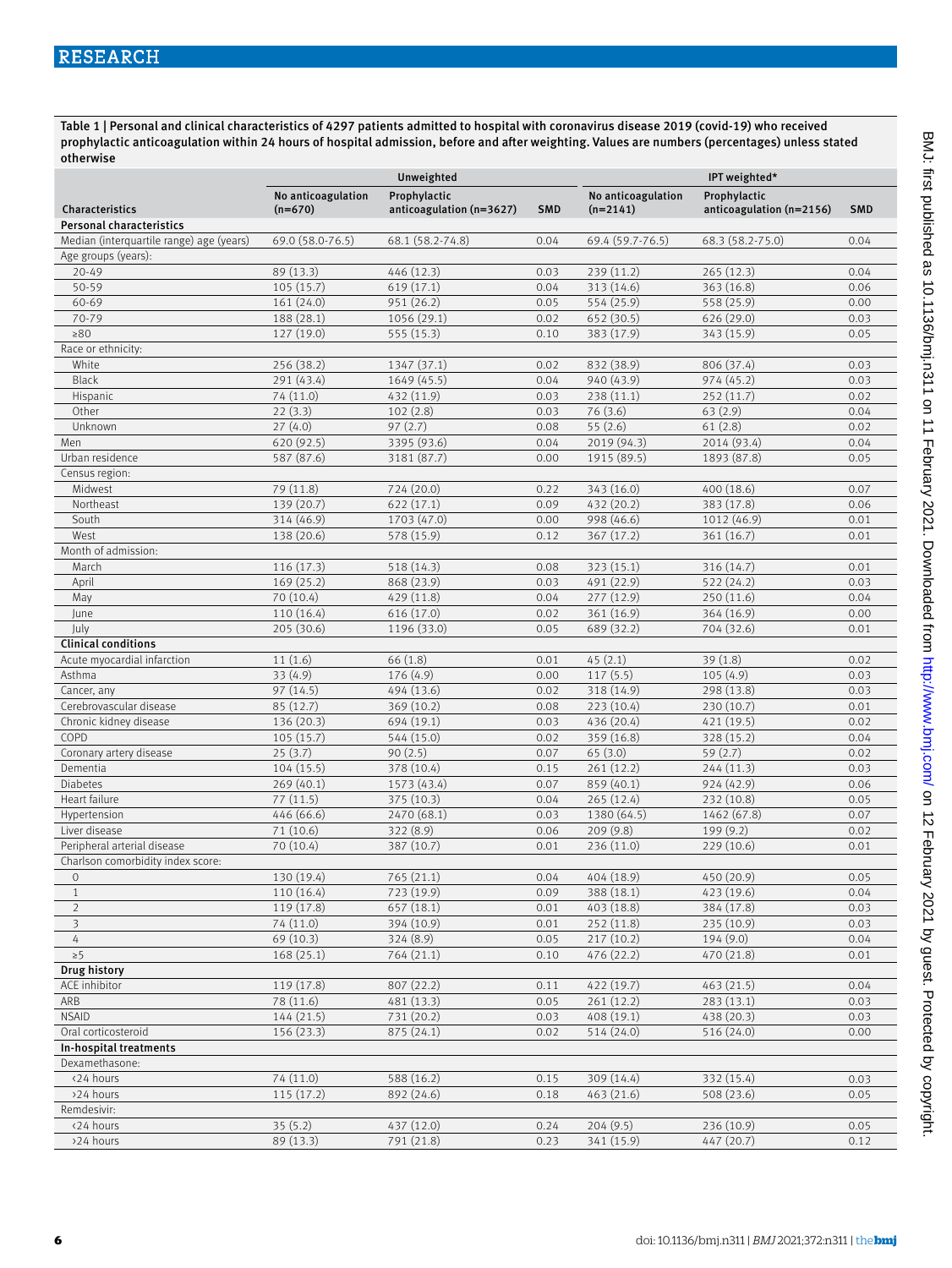#### Table 1 | Continued

|                                                         |                                 | Unweighted                                                                                                                                                                                                                                                                                                                                                                           | IPT weighted* |                                  |                                          |            |
|---------------------------------------------------------|---------------------------------|--------------------------------------------------------------------------------------------------------------------------------------------------------------------------------------------------------------------------------------------------------------------------------------------------------------------------------------------------------------------------------------|---------------|----------------------------------|------------------------------------------|------------|
| Characteristics                                         | No anticoagulation<br>$(n=670)$ | Prophylactic<br>anticoagulation (n=3627)                                                                                                                                                                                                                                                                                                                                             | <b>SMD</b>    | No anticoagulation<br>$(n=2141)$ | Prophylactic<br>anticoagulation (n=2156) | <b>SMD</b> |
| Substance use                                           |                                 |                                                                                                                                                                                                                                                                                                                                                                                      |               |                                  |                                          |            |
| Alcohol consumption status:                             |                                 |                                                                                                                                                                                                                                                                                                                                                                                      |               |                                  |                                          |            |
| Abstinent                                               | 51(7.6)                         | 300(8.3)                                                                                                                                                                                                                                                                                                                                                                             | 0.02          | 178 (8.3)                        | 177(8.2)                                 | 0.00       |
| Low risk                                                | 360 (53.7)                      | 1831 (50.5)                                                                                                                                                                                                                                                                                                                                                                          | 0.07          | 1059 (49.4)                      | 1098 (50.9)                              | 0.03       |
| At risk                                                 | 148(22.1)                       | 965 (26.6)                                                                                                                                                                                                                                                                                                                                                                           | 0.11          | 574 (26.8)                       | 557 (25.8)                               | 0.02       |
| Hazardous                                               | 28(4.2)                         | 161(4.4)                                                                                                                                                                                                                                                                                                                                                                             | 0.01          | 79(3.7)                          | 94(4.4)                                  | 0.03       |
| Alcohol use disorder                                    | 3(0.4)                          | 19(0.5)                                                                                                                                                                                                                                                                                                                                                                              | 0.01          | 11(0.5)                          | 11(0.5)                                  | 0.00       |
| Missing                                                 | 80 (11.9)                       | 351 (9.7)                                                                                                                                                                                                                                                                                                                                                                            | 0.07          | 241 (11.3)                       | 219(10.1)                                | 0.04       |
| Smoking status:                                         |                                 |                                                                                                                                                                                                                                                                                                                                                                                      |               |                                  |                                          |            |
| Never                                                   | 17(2.5)                         | 63(1.7)                                                                                                                                                                                                                                                                                                                                                                              | 0.06          | 42(2.0)                          | 41(1.9)                                  | 0.00       |
| Former                                                  | 258 (38.5)                      | 1431 (39.5)                                                                                                                                                                                                                                                                                                                                                                          | 0.02          | 753 (35.1)                       | 842 (39.1)                               | 0.08       |
| Current                                                 | 225 (33.6)                      | 1355 (37.4)                                                                                                                                                                                                                                                                                                                                                                          | 0.08          | 905 (42.3)                       | 793 (36.8)                               | 0.11       |
| Missing                                                 | 170 (25.4)                      | 778 (21.5)                                                                                                                                                                                                                                                                                                                                                                           | 0.09          | 442 (20.6)                       | 479 (22.2)                               | 0.04       |
| Vital signs                                             |                                 |                                                                                                                                                                                                                                                                                                                                                                                      |               |                                  |                                          |            |
| Body mass index:                                        |                                 |                                                                                                                                                                                                                                                                                                                                                                                      |               |                                  |                                          |            |
| $\langle 26$                                            | 206 (30.7)                      | 938 (25.9)                                                                                                                                                                                                                                                                                                                                                                           | 0.11          | 630 (29.4)                       | 576 (26.7)                               | 0.06       |
| $26 - 32$                                               | 258 (38.5)                      | 1436 (39.6)                                                                                                                                                                                                                                                                                                                                                                          | 0.02          | 940 (43.9)                       | 854 (39.6)                               | 0.09       |
| $\geq$ 33                                               | 169(25.2)                       | 1113 (30.7)                                                                                                                                                                                                                                                                                                                                                                          | 0.12          | 494 (23.1)                       | 637(29.5)                                | 0.15       |
| Missing                                                 | 37(5.5)                         | 140(3.9)                                                                                                                                                                                                                                                                                                                                                                             | 0.08          | 78 (3.6)                         | 89(4.1)                                  | 0.03       |
| Oxygen saturation (%):                                  |                                 |                                                                                                                                                                                                                                                                                                                                                                                      |               |                                  |                                          |            |
| (93)                                                    | 72(10.7)                        | 582 (16.0)                                                                                                                                                                                                                                                                                                                                                                           | 0.16          | 315 (14.7)                       | 329 (15.2)                               | 0.02       |
| 93-96                                                   | 182 (27.2)                      | 1147 (31.6)                                                                                                                                                                                                                                                                                                                                                                          | 0.10          | 669 (31.3)                       | 666 (30.9)                               | 0.01       |
| $\geq 96$                                               | 396 (59.1)                      | 1775 (48.9)                                                                                                                                                                                                                                                                                                                                                                          | 0.21          | 1077 (50.3)                      | 1091 (50.6)                              | 0.01       |
| Missing                                                 | 20(3.0)                         | 123(3.4)                                                                                                                                                                                                                                                                                                                                                                             | 0.02          | 80(3.7)                          | 71(3.3)                                  | 0.02       |
| Pulse (beats/min):                                      |                                 |                                                                                                                                                                                                                                                                                                                                                                                      |               |                                  |                                          |            |
| $\langle 90$                                            | 438 (65.4)                      | 2200 (60.7)                                                                                                                                                                                                                                                                                                                                                                          | 0.10          | 1327 (62.0)                      | 1327 (61.6)                              | 0.01       |
| $\geq 90$                                               | 232 (34.6)                      | 1427 (39.3)                                                                                                                                                                                                                                                                                                                                                                          | 0.10          | 814 (38.0)                       | 828 (38.4)                               | 0.01       |
| Systolic blood pressure (mm Hg):                        |                                 |                                                                                                                                                                                                                                                                                                                                                                                      |               |                                  |                                          |            |
| < 140                                                   | 446 (66.6)                      | 2360 (65.1)                                                                                                                                                                                                                                                                                                                                                                          | 0.03          | 1347 (62.9)                      | 1405 (65.2)                              | 0.05       |
| $\geq 140$                                              | 224 (33.4)                      | 1267 (34.9)                                                                                                                                                                                                                                                                                                                                                                          | 0.03          | 794 (37.1)                       | 751 (34.8)                               | 0.05       |
| Temperature (°C):                                       |                                 |                                                                                                                                                                                                                                                                                                                                                                                      |               |                                  |                                          |            |
| $\leq$ 37                                               | 356 (53.1)                      | 1701 (46.9)                                                                                                                                                                                                                                                                                                                                                                          | 0.12          | 1045 (48.8)                      | 1033 (47.9)                              | 0.02       |
| 37-37.9                                                 | 244 (36.4)                      | 1292 (35.6)                                                                                                                                                                                                                                                                                                                                                                          | 0.02          | 737 (34.4)                       | 771 (35.8)                               | 0.03       |
| $\geq$ 38                                               | 70 (10.4)                       | 634 (17.5)                                                                                                                                                                                                                                                                                                                                                                           | 0.20          | 359 (16.8)                       | 352 (16.3)                               | 0.01       |
| $I\cap T$<br>and the state of the state of the state of |                                 | $\overline{1}$ $\overline{1}$ $\overline{1}$ $\overline{1}$ $\overline{1}$ $\overline{1}$ $\overline{1}$ $\overline{1}$ $\overline{1}$ $\overline{1}$ $\overline{1}$ $\overline{1}$ $\overline{1}$ $\overline{1}$ $\overline{1}$ $\overline{1}$ $\overline{1}$ $\overline{1}$ $\overline{1}$ $\overline{1}$ $\overline{1}$ $\overline{1}$ $\overline{1}$ $\overline{1}$ $\overline{$ |               | <b>CONTRACT CONTRACTOR</b>       |                                          |            |

IPT=inverse probability of treatment; SMD=absolute value of the standardized mean difference; COPD=chronic obstructive pulmonary disease; ACE=angiotensin converting enzyme; ARB=angiotensin II receptor blocker; NSAID=non-steroidal anti-inflammatory drug.

\*Counts after IPT weighting were calculated by multiplying weights by constant factor k, where k was the ratio of observed sample size to number in the pseudopopulation after weighting; in this study, k=4297/8576.

## Sensitivity analyses

Quantitative bias analysis showed that an unmeasured confounder would need to be strongly associated with receiving prophylactic anticoagulation and each outcome to explain the observed associations: lower 95% confidence limit for e-value was 1.77 for 30 day mortality, 1.92 for inpatient mortality, and 1.46 for initiating therapeutic anticoagulation (supplementary eFigure 3). Results were robust to capping propensity scores (supplementary eTable 1), using stabilized weighting and robust variance estimation (supplementary eTable 2), extending the window for anticoagulation from 24 to 48 hours (supplementary eTable 3), and excluding direct oral anticoagulants from the exposure definition (supplementary eTable 4).

## Post hoc analyses

The effect of prophylactic anticoagulation compared with no anticoagulation on 30 day mortality was similar when stratified by whether patients received subcutaneous heparin (hazard ratio 0.73, 95% confidence interval 0.64 to 0.84) or enoxaparin (0.78, 0.68 to 0.89; supplementary eTable 5). Some evidence suggested that the effect of prophylactic anticoagulation compared with no anticoagulation on 30 day mortality differed among patients who were admitted to the ICU within the first 24 hours of hospital admission (admitted to ICU: 0.91, 0.76 to 1.09; not admitted to ICU: 0.68, 0.60 to 0.77; P=0.009). Bleeding events that required transfusion were relatively rare (n=198, 4.6%). Prophylactic anticoagulation compared with no anticoagulation was not associated with an increased risk of bleeding events that required transfusions (0.87, 0.71 to 1.05).

## **Discussion**

In a nationwide cohort of 4297 patients admitted to hospital with covid-19 in the largest integrated healthcare system in the United States, initiation of predominantly heparin based prophylactic anticoagulation compared with no anticoagulation within the first 24 hours of admission was associated with a relative risk reduction of 30 day mortality as high as 34% and an absolute risk reduction of 4.4% in the context of an absolute risk of 18.7% among patients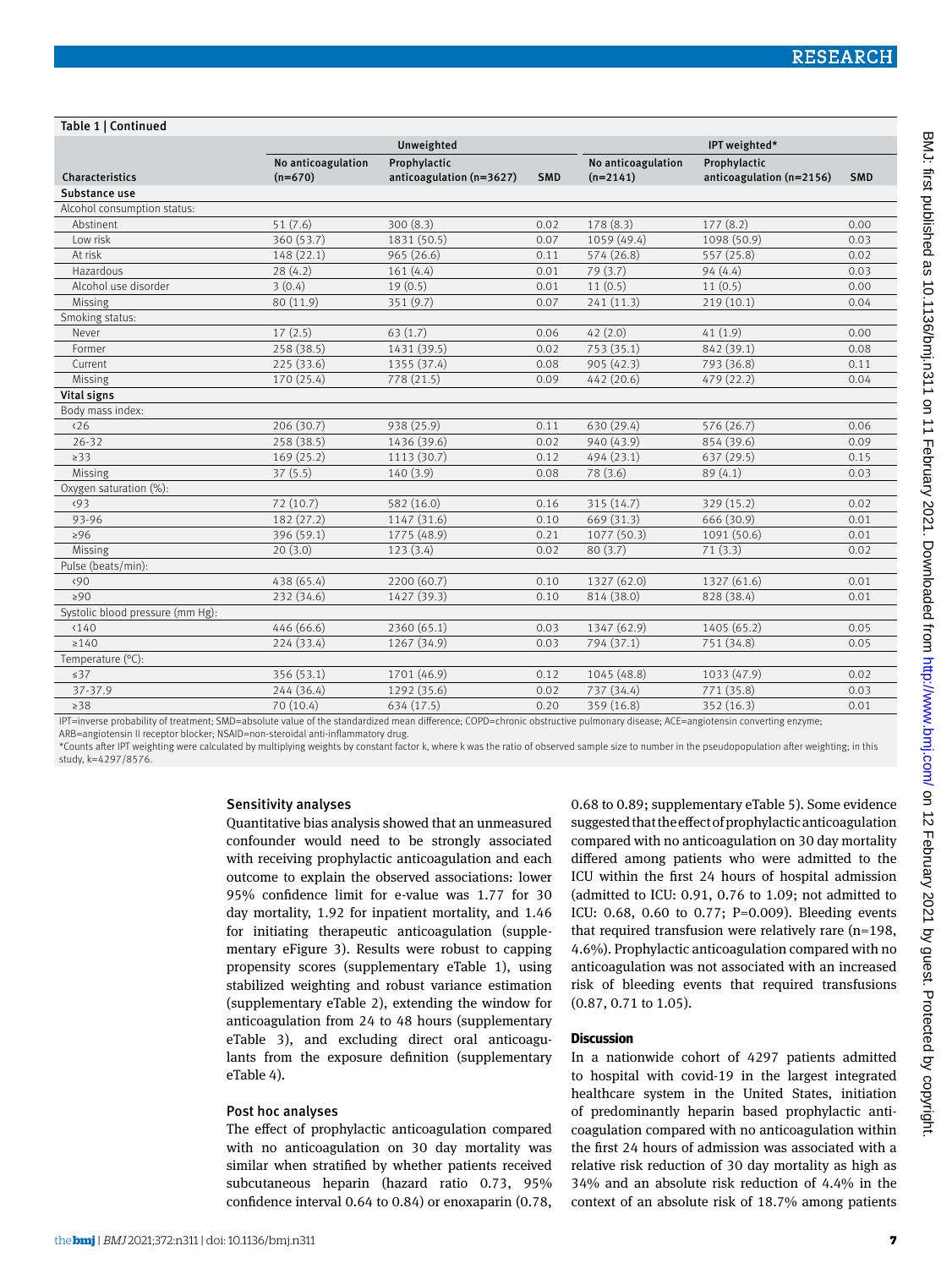Table 2 | Laboratory findings in 4297 patients admitted to hospital with coronavirus disease 2019 (covid-19) who received prophylactic anticoagulation within 24 hours of hospital admission, before and after weighting

|                                      |                    | Unweighted               |            |                    | IPT weighted*            |            |
|--------------------------------------|--------------------|--------------------------|------------|--------------------|--------------------------|------------|
|                                      | No anticoagulation | Prophylactic             |            | No anticoagulation | Prophylactic             |            |
| <b>Laboratory findings</b>           | $(n=670)$          | anticoagulation (n=3627) | <b>SMD</b> | $(n=2141)$         | anticoagulation (n=2156) | <b>SMD</b> |
| Alanine aminotransferase (U/L):      |                    |                          |            |                    |                          |            |
| $\leq 30$                            | 297 (44.3)         | 1722 (47.5)              | 0.06       | 1081 (50.5)        | 1014 (47.0)              | 0.07       |
| 30                                   | 241 (36.0)         | 1456 (40.1)              | 0.09       | 751 (35.1)         | 847 (39.3)               | 0.09       |
| Missing                              | 132 (19.7)         | 449 (12.4)               | 0.20       | 310 (14.5)         | 295 (13.7)               | 0.02       |
| Aspartate aminotransferase (U/L):    |                    |                          |            |                    |                          |            |
| $\leq 30$                            | 225 (33.6)         | 1171 (32.3)              | 0.03       | 717 (33.5)         | 701 (32.5)               | 0.02       |
| 30                                   | 301 (44.9)         | 1949 (53.7)              | 0.18       | 1056 (49.3)        | 1124 (52.1)              | 0.06       |
| Missing                              | 144(21.5)          | 507 (14.0)               | 0.20       | 367(17.2)          | 330 (15.3)               | 0.05       |
| eGFR $(mL/min/1.73 m2)$ :            |                    |                          |            |                    |                          |            |
| $\geq 60$                            | 354 (52.8)         | 2034 (56.1)              | 0.07       | 1164 (54.4)        | 1196 (55.5)              | 0.02       |
| 30-59                                | 159 (23.7)         | 957 (26.4)               | 0.06       | 555 (25.9)         | 559 (25.9)               | 0.00       |
| $\langle 30$                         | 82 (12.2)          | 418 (11.5)               | 0.02       | 274 (12.8)         | 252 (11.7)               | 0.03       |
| Missing                              | 75(11.2)           | 218(6.0)                 | 0.19       | 147(6.9)           | 149(6.9)                 | 0.00       |
| Glucose (mmol/L):                    |                    |                          |            |                    |                          |            |
| ≤9.44                                | 486 (72.5)         | 2766 (76.3)              | 0.09       | 1636 (76.4)        | 1628 (75.5)              | 0.02       |
| 29.44                                | 135 (20.1)         | 759 (20.9)               | 0.02       | 426 (19.9)         | 449 (20.8)               | 0.02       |
| Missing                              | 49(7.3)            | 102(2.8)                 | 0.21       | 79(3.7)            | 78 (3.6)                 | 0.00       |
| Hemoglobin (g/L):                    |                    |                          |            |                    |                          |            |
| $\leq\!140$                          | 387 (57.8)         | 2151 (59.3)              | 0.03       | 1248 (58.3)        | 1276 (59.2)              | 0.02       |
| >140                                 | 231 (34.5)         | 1353 (37.3)              | 0.06       | 812 (37.9)         | 792 (36.7)               | 0.02       |
| Missing                              | 52(7.8)            | 123(3.4)                 | 0.19       | 81(3.8)            | 88(4.1)                  | 0.02       |
| Platelet count $(x10^9/L)$ :         |                    |                          |            |                    |                          |            |
| $\leq$ 230                           | 421 (62.8)         | 2433 (67.1)              | 0.09       | 1472 (68.8)        | 1430 (66.3)              | 0.05       |
| >230                                 | 195 (29.1)         | 1097 (30.2)              | 0.02       | 594 (27.7)         | 647 (30.0)               | 0.05       |
| Missing                              | 54(8.1)            | 97(2.7)                  | 0.24       | 75(3.5)            | 78 (3.6)                 | 0.01       |
| White blood cell count $(x10^9/L)$ : |                    |                          |            |                    |                          |            |
| $\leq 6$                             | 299 (44.6)         | 1747 (48.2)              | 0.07       | 1038 (48.5)        | 1025 (47.6)              | 0.02       |
| 56                                   | 319 (47.6)         | 1786 (49.2)              | 0.03       | 1031 (48.2)        | 1054 (48.9)              | 0.02       |
| Missing                              | 52(7.8)            | 94(2.6)                  | 0.24       | 72(3.4)            | 76(3.5)                  | 0.01       |
| Lymphocyte count $(x10^9/L)$ :       |                    |                          |            |                    |                          |            |
| $≤0.6$                               | 100(14.9)          | 600(16.5)                | 0.04       | 353 (16.5)         | 352 (16.3)               | 0.01       |
| 20.6                                 | 431 (64.3)         | 2523 (69.6)              | 0.11       | 1428 (66.7)        | 1479 (68.6)              | 0.04       |
| Missing                              | 139 (20.7)         | 504 (13.9)               | 0.18       | 359 (16.8)         | 326 (15.1)               | 0.05       |
| Total cholesterol (mmol/L):          |                    |                          |            |                    |                          |            |
| ≤3.37                                | 152 (22.7)         | 678 (18.7)               | 0.10       | 398 (18.6)         | 414 (19.2)               | 0.02       |
| 3.37                                 | 415 (61.9)         | 2444 (67.4)              | 0.11       | 1410 (65.9)        | 1435 (66.6)              | 0.01       |
| Missing                              | 103 (15.4)         | 505 (13.9)               | 0.04       | 333 (15.6)         | 307 (14.2)               | 0.04       |
| HDL cholesterol (mmol/L):            |                    |                          |            |                    |                          |            |
| 0.98                                 | 180 (26.9)         | 917 (25.3)               | 0.04       | 551 (25.7)         | 548 (25.4)               | 0.01       |
| $0.98 - 1.28$                        | 202(30.1)          | 1213 (33.4)              | 0.07       | 719 (33.6)         | 710 (33.0)               | 0.01       |
| $\ge 1.29$                           | 181 (27.0)         | 988 (27.2)               | 0.01       | 535 (25.0)         | 587 (27.2)               | 0.05       |
| Missing                              | 107(16.0)          | 509 (14.0)               | 0.05       | 337 (15.7)         | 311 (14.4)               | 0.04       |
| Triglycerides (mmol/L):              |                    |                          |            |                    |                          |            |
| $1.55$                               | 58 (8.7)           | 310(8.5)                 | 0.00       | 175(8.2)           | 183(8.5)                 | 0.01       |
| 1.55-2.32                            | 133 (19.9)         | 628 (17.3)               | 0.07       | 362 (16.9)         | 385 (17.9)               | 0.02       |
| $\ge 2.33$                           | 370 (55.2)         | 2165 (59.7)              | 0.09       | 1259 (58.8)        | 1268 (58.8)              | 0.00       |
| Missing                              | 109(16.3)          | 524 (14.4)               | 0.05       | 344 (16.1)         | 319 (14.8)               | 0.03       |

IPT=inverse probability of treatment; SMD=absolute value of the standardized mean difference; eGFR=estimated glomerular filtration rate; HDL=high density lipoprotein.

\*Counts after IPT weighting were calculated by multiplying weights by constant factor k, where k was the ratio of observed sample size to number in the pseudopopulation after weighting; in this study, k=4297/8576.

> who did not receive anticoagulation. These results persisted in sensitivity analyses. The evidence of benefit was strongest among patients not admitted to the ICU within the first 24 hours of admission. Additionally, severe bleeding as measured by requirement for blood transfusions was a relatively rare event and not associated with receipt of prophylactic anticoagulation. We observed similar protective effects for secondary outcomes, including inpatient mortality and initiation of therapeutic anticoagulation—a proxy for clinical deterioration that included thromboembolic events.

## Comparison with other evidence

Results from previous studies investigating the role of anticoagulation among patients with covid-19 have varied.<sup>13</sup> <sup>14</sup> <sup>30-37</sup> Variations in reported associations probably derive from different definitions of anticoagulation, for both drug type and dose. Additionally, different patient populations (eg, disease specific cohorts), comparator groups, and inclusion and exclusion criteria were used. One of the largest observational studies to date reported that both prophylactic and therapeutic anticoagulation were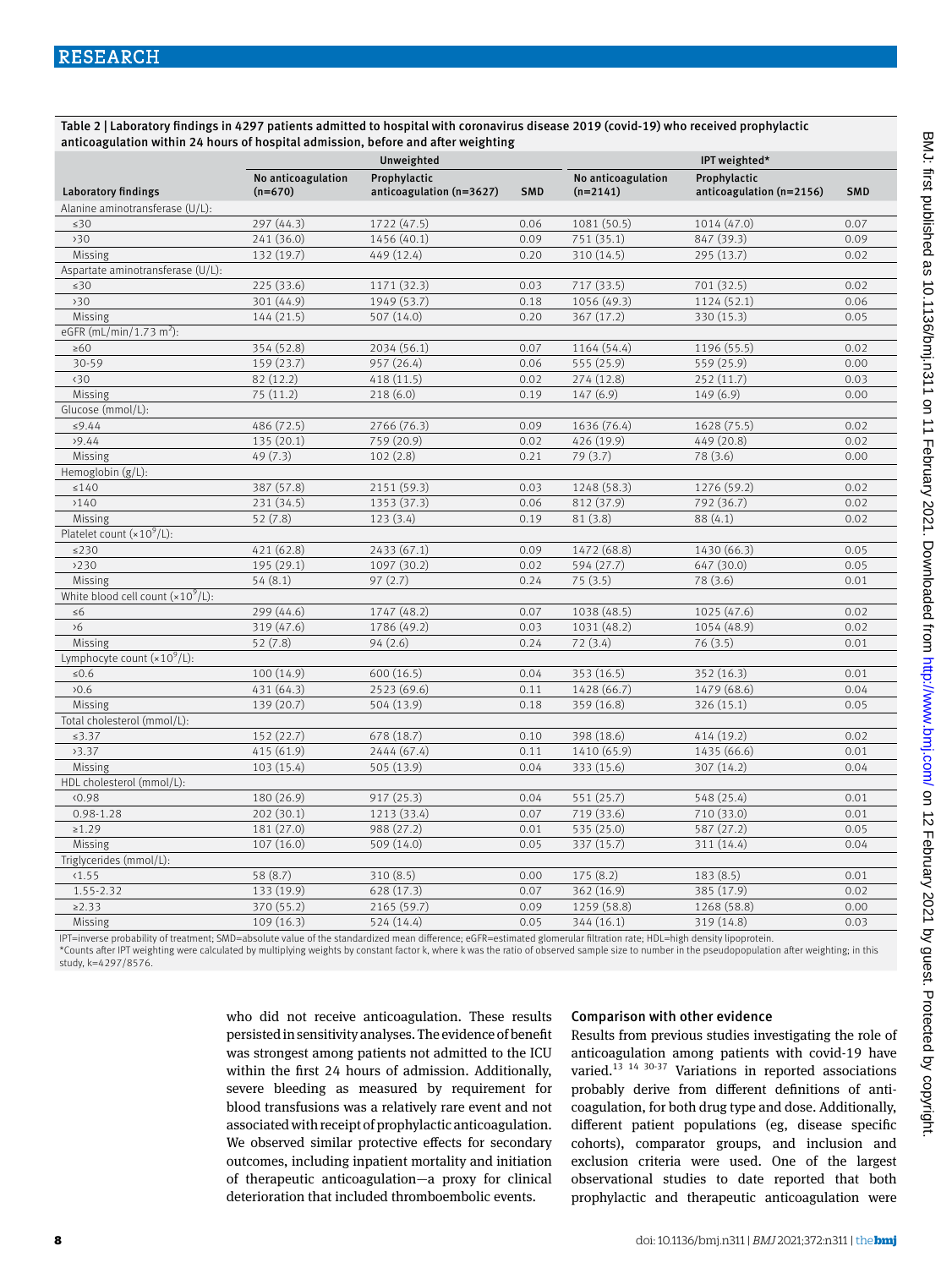|                                         |                |              | Unweighted                    | <b>IPT</b> weighted           |                               |
|-----------------------------------------|----------------|--------------|-------------------------------|-------------------------------|-------------------------------|
| <b>Outcomes</b>                         | No of patients | No of events | Hazard ratio (95% CI)         | Cumulative incidence (95% CI) | Hazard ratio (95% CI)         |
| 30 day mortality:                       |                |              |                               |                               |                               |
| Prophylactic anticoagulation            | 3627           | 513          | $0.85$ (0.69 to 1.05)         | 14.3 (13.1 to 15.5)           | $0.73(0.66 \text{ to } 0.81)$ |
| No anticoagulation                      | 670            | 109          | Ref                           | 18.7 (15.1 to 22.9)           | Ref                           |
| Inpatient mortality:                    |                |              |                               |                               |                               |
| Prophylactic anticoagulation            | 3627           | 418          | $0.82$ (0.66 to 1.03)         | 11.7 (10.7 to 12.8)           | $0.69$ (0.61 to 0.77)         |
| No anticoagulation                      | 670            | 92           | Ref                           | 16.4 (13.0 to 20.5)           | Ref                           |
| Initiating therapeutic anticoagulation: |                |              |                               |                               |                               |
| Prophylactic anticoagulation            | 3627           | 573          | $1.14(0.91 \text{ to } 1.42)$ | 15.6 (14.4 to 16.8)           | $0.81(0.73 \text{ to } 0.90)$ |
| No anticoagulation                      | 670            | 92           | Ref                           | 18.8 (15.2 to 23.1)           | Ref                           |
| IPT=inverse probability of treatment.   |                |              |                               |                               |                               |

Table 3 | Absolute and relative risks associated with prophylactic anticoagulation in the first 24 hours of hospital admission with coronavirus disease 2019

IPT=inverse probability of treatment.

associated with a reduction in inpatient mortality by up to 55% compared with no anticoagulation across five hospitals in New York City.13 However, the study allowed patients to switch treatment groups during follow-up without comprehensively accounting for time updated confounding by indication that could have affected the results. Recently, interim results from three aggregated randomized trials encompassing 1000 inpatients with covid-19 reported study discontinuation because therapeutic doses of anticoagulation were associated with a reduction in the rate of ventilation or organ supportive interventions compared with prophylactic doses of anticoagulation.<sup>38</sup> The interim results did not report the effect of anticoagulation on mortality, venous thromboembolism, or bleeding. Although consistent with the aggregated trial results suggesting therapeutic benefit for anticoagulation, our findings on more than 4000 inpatients extend this aggregated study suggesting benefit from prophylactic doses of anticoagulation compared with no anticoagulation, primarily in patients not requiring ICU level care. Further, we report associations with mortality and treatment intensification as well as safety data on serious bleeding events.

Our study was designed to emulate a hypothetical clinical trial, in which we used inverse probability treatment weighting to balance the distribution of covariates between treatment groups at hospital admission (analogous to randomization), defined eligibility through inclusion and exclusion criteria (eg, removed prevalent users and those with contraindications), defined time zero as the initiation of prophylactic anticoagulation, and assigned patients into treatment groups based on dose specific use of anticoagulation within 24 hours of admission. We conducted an intention-to-treat analysis because the data required to account for time updated exposures and confounders (eg, marginal structural modeling) may not be available for acute hospital admissions. For example, many hospital systems report all diagnoses that occur during a given hospital admission at discharge. Therefore, we could not determine if initiation of prophylactic anticoagulation later in hospital admission confers benefit. Multiple clinical trials are in progress to determine dosing and timing for anticoagulation during the clinical course of covid-19.12 Until clinical trial data are available,

our results provide strong evidence for the use of prophylactic anticoagulation as initial treatment for patients with covid-19 on hospital admission.

Thromboembolic events in the context of covid-19 are strongly associated with mortality.<sup>30</sup> <sup>36</sup> <sup>39-41</sup> The cause of elevated thrombosis risk remains unclear, although proposed mechanisms have included systemic inflammation, endothelialitis, and activation of the complement system. $42-44$  Increases in a variety of inflammatory pathways, including bradykinin, interleukin 6, C reactive protein, and growth differentiation factor 15, have been described in covid-19.10 11 45-54 Further, heparin has been shown to block the SARS-CoV-2 viral spike protein from binding in experimental studies. $55-57$  We postulate that the combination of the known antithrombotic and potential anti-inflammatory effects of heparin, $89$ in addition to attenuation of viral infectivity might, at least in part, explain the observed benefit associated with prophylactic anticoagulation.

## Strengths and limitations of this study

Although this study has many strengths, including the availability of detailed, longitudinal, electronic health record data on a nationwide cohort of patients admitted to hospital with covid-19, the use of rigorous pharmacoepidemiological methodology, and findings that were robust to sensitivity analyses, we recognize possible limitations. First, owing to the observational nature of the study, a degree of uncertainty persists that can only be addressed through randomized trials, which have the benefit of blinding and prospective, standardized measurement of patient characteristics, cotreatments, and outcomes. Nonetheless, we took several steps to mitigate potential confounding. We comprehensively accounted for chronic and acute health conditions at hospital admission in addition to other potential covid-19 treatments to achieve balance of these potential confounders between treatment groups. Further, we demonstrated that our results were robust to unmeasured confounding using quantitative bias analysis, which showed that an unmeasured confounder would need to be strongly associated with receipt of prophylactic anticoagulation and each of the outcomes considered to explain the observed effects. Second, information on cause of death was not available at the time of analysis. However, based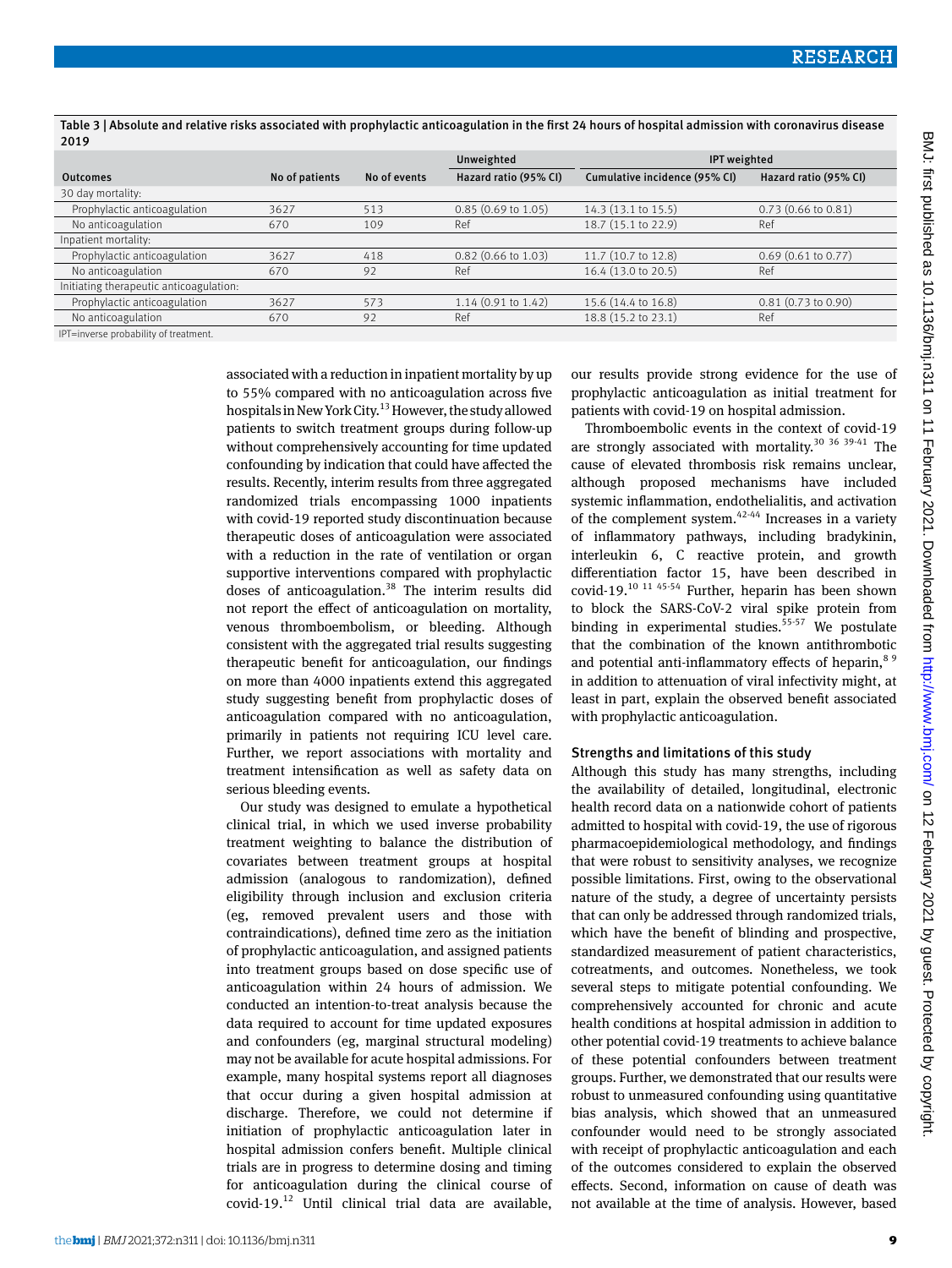

## **No at risk**

No anticoagulation

2141 2087 2029 2010 1980 1922 1880 1864 1826 1803 1787 1779 1759 1759 1750 1748 Prophylactic anticoagulation

2156 2154 2131 2097 2064 2031 2008 1974 1946 1918 1895 1881 1873 1867 1858 1852



#### **No at risk**

No anticoagulation

2141 2087 2029 2010 1980 1922 1880 1864 1826 1803 1787 1779 1759 1759 1750 1748 Prophylactic anticoagulation

2156 2154 2131 2097 2064 2031 2008 1974 1946 1918 1895 1881 1873 1867 1858 1852



Prophylactic anticoagulation

2156 2120 2011 1914 1847 1791 1759 1716 1689 1664 1651 1638 1632 1627 1621 1617

Fig 3 | Inverse probability treatment weighted Kaplan-Meier plots. Numbers at risk were calculated by multiplying weights by constant factor k, where k was the ratio of observed sample size to number in the pseudopopulation after inverse probability treatment weighting; in this study, k=4297/8576

on single center reports, $58$  we suspect that venous and arterial thrombosis are contributing causes of death. Third, a validated algorithm to directly identify thromboembolic events as an outcome was

not available. We acknowledge that the initiation of therapeutic anticoagulation might occur as a result of many reported complications of covid-19, including venous thromboembolism, arterial thromboembolism,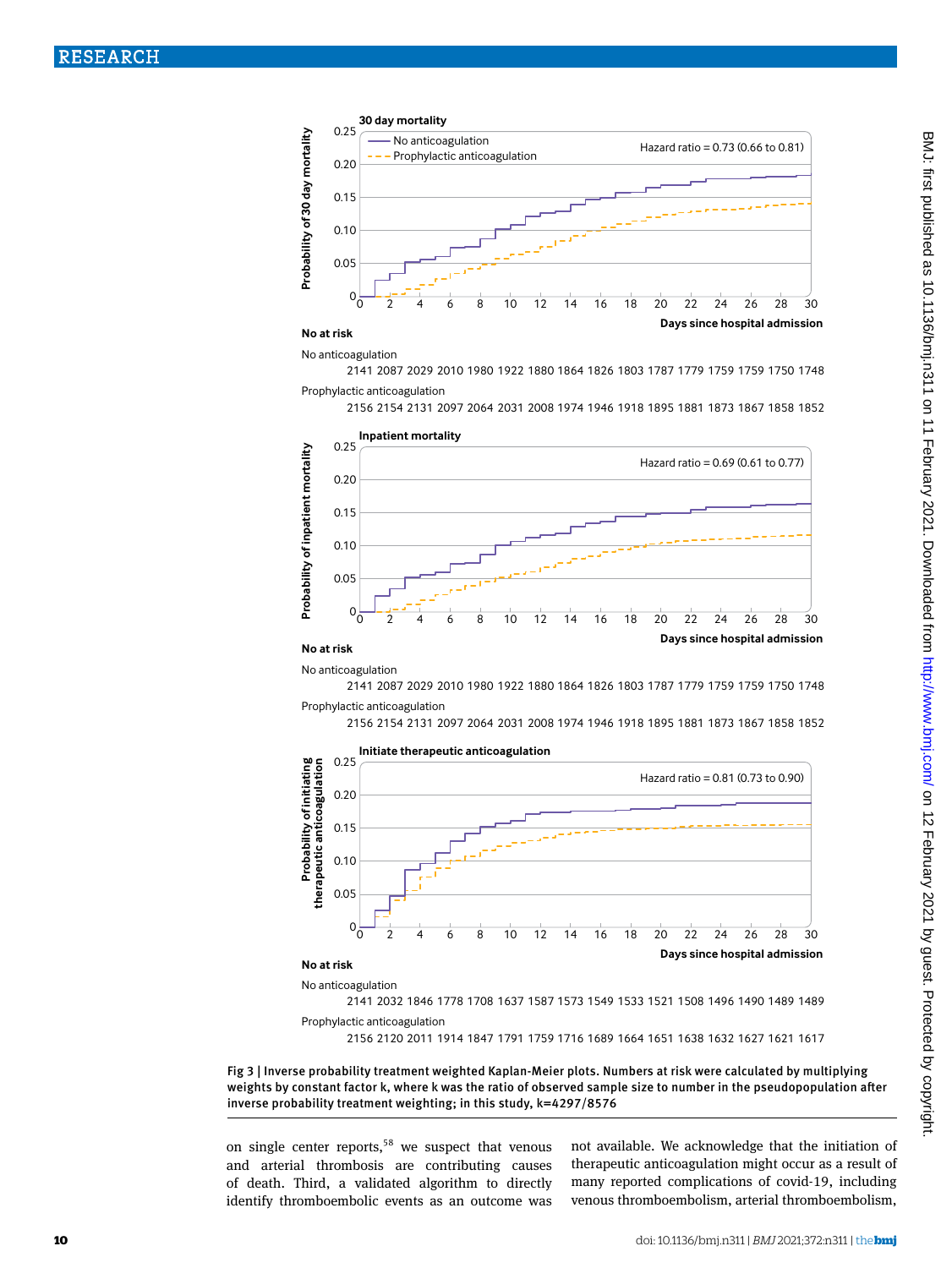cardiac arrhythmia, and disseminated intravascular coagulation.59-66 We surmised that an intensification of anticoagulation indicated an adverse change in clinical condition, including these events. Fourth, this study was conducted on veterans currently receiving care in the Veterans Affairs healthcare system, who are older and have a higher prevalence of chronic health conditions and risk behaviors than the general US population. $67-69$  However, previous research has established that after adjusting for age, sex, race, ethnicity, region, and residence type, all of which were accounted for in this study, total disease burden between veterans and non-veterans does not differ.<sup>69</sup> In separate analyses, we developed a predictive index based on Veterans Affairs data<sup>70</sup> and have since shown that the risk of covid-19 mortality associated with age, sex, and comorbid disease diagnoses that we observed in Veterans Affairs data was consistent across other academic and national healthcare samples in the US.<sup>71</sup> Our key finding in the current analysis has also been shown in smaller, non-veteran healthcare systems<sup>13 14</sup>; thus, effects reported in this study are probably generalizable to the wider US population. Fifth, although individuals in Veterans Affairs care represent a diversity of backgrounds, women represented a small proportion of the sample population and thus results might not be generalizable to women. Sixth, some risk factors for venous thromboembolism were not included in this dataset because they were unavailable or had high levels of missingness—for example, immobility, paresis, and biomarkers, including D dimer, C reactive protein, and fibrinogen.<sup>72</sup> Finally, we excluded patients with no history of care in the two years before study start; this only accounted for 2% of eligible patients, however, and therefore probably did not have an impact on our observed results.

#### Conclusions and implications

We studied a nationwide cohort of patients admitted to hospital with covid-19 and found that initiation of prophylactic, heparin based anticoagulation compared with no anticoagulation within 24 hours of admission was associated with a lower risk of 30 day mortality, in-hospital mortality, and initiation of therapeutic anticoagulation probably indicative of clinical deterioration, including thromboembolic events. This benefit seemed to be greater among patients not admitted to the ICU within 24 hours of hospital admission. Early initiation of prophylactic anticoagulation was not associated with an increased risk of bleeding that required transfusion. Our results provide strong real world evidence to support guidelines recommending the use of prophylactic anticoagulation as initial treatment for patients with covid-19 on hospital admission.

#### **AUTHOR AFFILIATIONS**

<sup>1</sup> Faculty of Epidemiology and Population Health, London School of Hygiene & Tropical Medicine, London WC1E 7HT, UK <sup>2</sup>VA Connecticut Healthcare System, US Department of Veterans Affairs, West Haven, CT, USA

<sup>3</sup> Cardiovascular Division, Vanderbilt University Medical Center and Vanderbilt Translational and Clinical Cardiovascular Research Center, Nashville, TN, USA

4 Center for Pharmaceutical Policy and Prescribing, Health Policy Institute, University of Pittsburgh, Pittsburgh, PA, USA

5 Division of General Internal Medicine, School of Medicine, University of Pittsburgh, Pittsburgh, PA, USA

6 Veterans Affairs Pittsburgh Healthcare System, US Department of Veterans Affairs, Pittsburgh, PA, USA

<sup>7</sup> Center for Occupational Biostatistics and Epidemiology, Department of Biostatistics, Graduate School of Public Health, University of Pittsburgh, Pittsburgh, PA, USA

8 Department of Internal Medicine, Yale School of Medicine, New Haven, CT, USA

9 Department of Medicine, Vanderbilt University Medical Center and Vanderbilt Translational and Clinical Cardiovascular Research Center, Nashville, TN, USA

<sup>10</sup>Department of Neurosurgery, Yale School of Medicine, New Haven, CT, USA

<sup>11</sup> Massachusetts Veterans Epidemiology Research and Information Center (MAVERIC), VA Boston Healthcare System, Boston, MA, USA

<sup>12</sup>Faculty of Biostatistics, Department of Biostatistics, Vanderbilt University School of Medicine, Nashville, TN, USA

<sup>13</sup> Department of Medicine, Vanderbilt University Medical Center, Nashville, TN, USA

<sup>14</sup>Department of Biostatistics, Vanderbilt University Medical Center, Nashville, TN, USA

<sup>15</sup> Rocky Mountain Regional VA Medical Center, US Department of Veterans Affairs, Aurora, CO, USA

<sup>16</sup>VA Palo Alto Healthcare System, US Department of Veterans Affairs, Palo Alto, CA, USA

<sup>17</sup> Department of Medicine, Stanford University School of Medicine, Stanford, CA, USA

18Oak Ridge National Laboratory, Biosciences Division, Oak Ridge, TN, USA

<sup>19</sup> Health Services Research and Development, US Department of Veterans Affairs, Washington, DC, USA

<sup>20</sup>Center for Interdisciplinary Research on AIDS, Yale School of Public Health, New Haven, CT, USA

<sup>21</sup>Geriatric Research Education and Clinical Center, Tennessee Valley Healthcare System, US Department of Veterans Affairs, Nashville, TN, USA

The Veterans Affairs Medications, Safety, and Effectiveness Collaboratory Workgroup vetted the study design and statistical approach before study approval.

Contributors: CTR and JAB contributed equally to this work. ACJ and MSF are joint principal investigators. CTR, JAB, ACJ, and MSF conceived the study. CTR, CA, FK, MS, YH, MFL, and JPT curated the data. CTR performed the formal analysis. CTR, DA, ACJ, and MSF acquired funding. CTR, JAB, LT, WFG, IJD, JPT, SJWE, DA, ACJ, and MSF designed the methodology. CTR, DA, ACJ, and MSF managed and coordinated the project. CTR, DA, ACJ, and MSF procured resources to carry out the study. CTR, CA, FK, MS, and JPT developed programming. CTR, JAB, DA, ACJ, and MSF provided oversight and leadership of the project. CTR prepared data visualizations. CTR and JAB wrote the first draft of the manuscript. All the authors wrote (reviewed and edited) the manuscript. CTR and MSF are guarantors. The corresponding author attests that all listed authors meet authorship criteria and that no others meeting the criteria have been omitted.

Funding: This work was supported by the National Institute on Alcohol Abuse and Alcoholism (U01-AA026224, U24-AA020794, U01-AA020790, U10-AA013566) and by the Department of Veterans Affairs Health Services Research and Development (C19 20-405) and Office of Research and Development (MVP000). Research was also sponsored by the Laboratory Directed Research and Development Program (LOIS:10074) of Oak Ridge National Laboratory, managed by UT-Battelle, LLC for the US Department of Energy under contract DE-AC05-00OR22725. The funders had no role in considering the study design or in the collection, analysis, interpretation of data, writing of the report, or decision to submit the article for publication. The views and opinions expressed in this manuscript are those of the authors and do not necessarily represent those of the Department of Veterans Affairs or the United States government.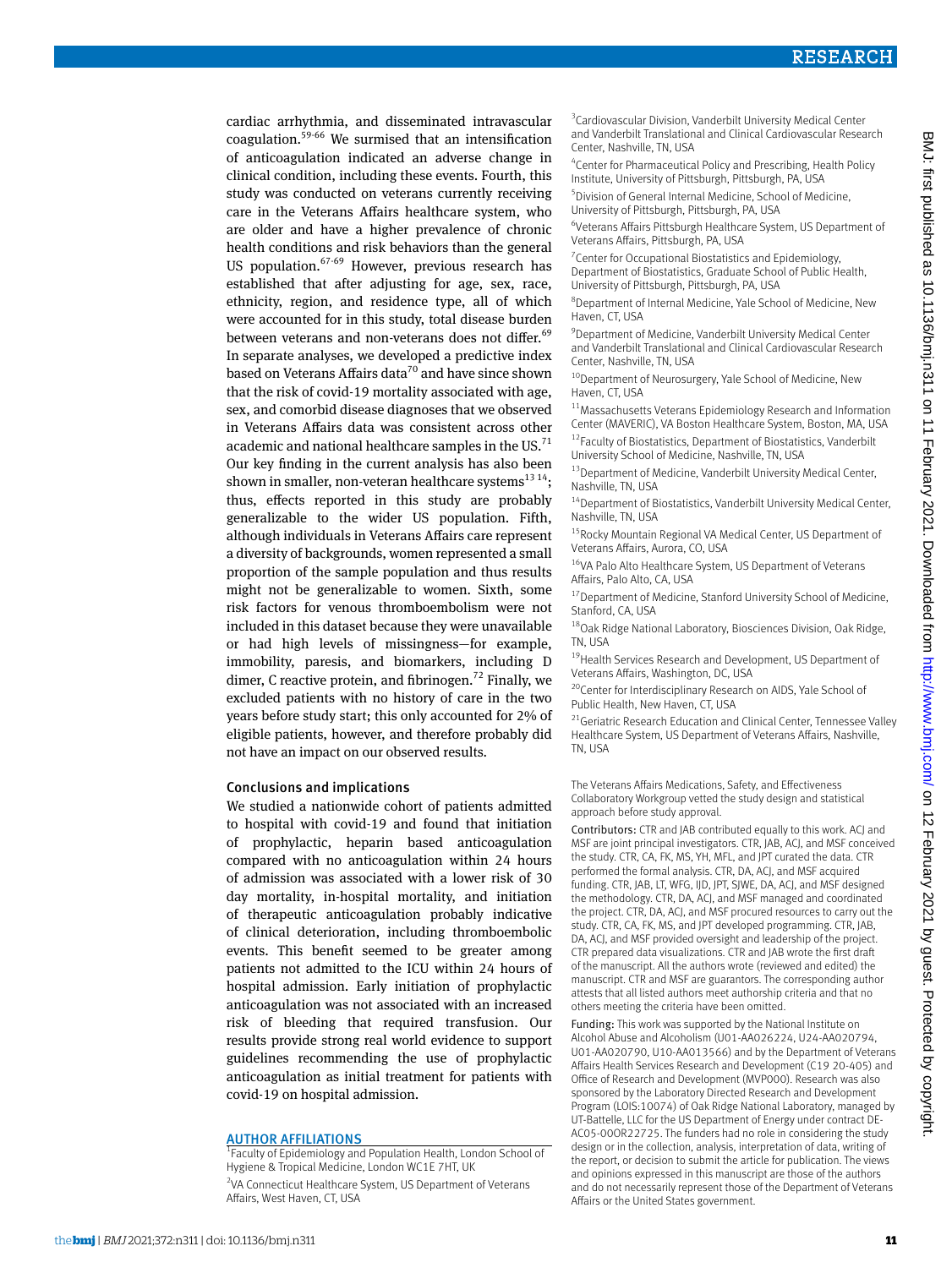Competing interests: All authors have completed the ICMJE uniform disclosure form at [www.icmje.org/coi\\_disclosure.pdf](http://www.icmje.org/coi_disclosure.pdf) and declare: This work was supported by the National Institute on Alcohol Abuse and Alcoholism (U01-AA026224, U24-AA020794, U01-AA020790, U10- AA013566) and by the Department of Veterans Affairs Health Services Research and Development (C19 20-405) and Office of Research and Development (MVP000). Research was also sponsored by the Laboratory Directed Research and Development Program (LOIS:10074) of Oak Ridge National Laboratory, managed by UT-Battelle, LLC for the US Department of Energy under contract DE-AC05-00OR22725. JAB reports consulting with Amgen, Bayer, JanOne, and Janssen. He serves on the data safety monitoring committee for Novartis. PMH is supported by grants from National Heart, Lung, and Blood Institute, VA Health Services Research & Development, and University of Colorado School of Medicine. He has a research agreement with Bristol-Myers Squibb through the University of Colorado. He serves as the deputy editor for *Circulation: Cardiovascular Quality and Outcomes*. IJD reports grants from UK National Health Service National Institute for Health Research and has received unrestricted research grants and holds shares in GlaxoSmithKline, outside of the submitted work. All other authors declare no financial relationships with any organizations that might have an interest in the submitted work in the previous three years, and no other relationships or activities that could appear to have influenced the submitted work.

Ethical approval: This study was approved by the institutional review boards of Yale University and VA Connecticut Healthcare System (ref #0013). It has been granted a waiver of informed consent and is compliant with the Health Insurance Portability and Accountability Act.

Data sharing: Owing to US Department of Veterans Affairs (VA) regulations and our ethics agreements, the analytic data sets used for this study are not permitted to leave the VA firewall without a data use agreement. This limitation is consistent with other studies based on VA data. However, VA data are made freely available to researchers with an approved VA study protocol. For more information, please visit <https://www.virec.research.va.gov> or contact the VA Information Resource Center at VIReC@va.gov.

The manuscript's guarantors (CTR and MSF) affirm that the manuscript is an honest, accurate, and transparent account of the study being reported; that no important aspects of the study have been omitted; and that any discrepancies from the study as planned have been explained.

#### Dissemination to participants and related patient and public

communities: This study was conducted under a waiver of consent, which explicitly prohibits direct patient contact. However, we have reported these findings to the Veterans Affairs central office and chief medical officers who have taken steps to implement our findings in Veterans Affairs clinical care. Study results will be shared with the public through press release, social media, and conference presentations.

Provenance and peer review: Not commissioned; externally peer reviewed.

This is an Open Access article distributed in accordance with the Creative Commons Attribution Non Commercial (CC BY-NC 4.0) license, which permits others to distribute, remix, adapt, build upon this work non-commercially, and license their derivative works on different terms, provided the original work is properly cited and the use is noncommercial. See: [http://creativecommons.org/licenses/by-nc/4.0/.](http://creativecommons.org/licenses/by-nc/4.0/)

- 1 Bikdeli B, Madhavan MV, Jimenez D, et al, Global COVID-19 Thrombosis Collaborative Group, Endorsed by the ISTH, NATF, ESVM, and the IUA, Supported by the ESC Working Group on Pulmonary Circulation and Right Ventricular Function. COVID-19 and Thrombotic or Thromboembolic Disease: Implications for Prevention, Antithrombotic Therapy, and Follow-Up: JACC State-ofthe-Art Review. *J Am Coll Cardiol* 2020;75:2950-73. doi:10.1016/j. jacc.2020.04.031
- 2 Wise J. Covid-19 and thrombosis: what do we know about the risks and treatment?*BMJ* 2020;369:m2058. doi:10.1136/bmj.m2058
- 3 Zhang R, Ni L, Di X, et al. Prevalence of venous thromboembolic events in novel coronavirus disease-2019 patients: Systematic review and meta-analysis. *J Vasc Surg Venous Lymphat Disord* 2020;S2213-333X(20)30654-5.
- 4 Kreuziger LB, Lee A, Garcia D, et al. COVID-19 and VTE/ Anticoagulation: Frequently Asked Questions (version 5.1). *American Society of Hematology*, [https://www.hematology.org/covid-19/covid-](https://www.hematology.org/covid-19/covid-19-and-vte-anticoagulation)[19-and-vte-anticoagulation](https://www.hematology.org/covid-19/covid-19-and-vte-anticoagulation) (2020, accessed January 24, 2021).
- 5 Spyropoulos AC, Levy JH, Ageno W, et al, Subcommittee on Perioperative, Critical Care Thrombosis, Haemostasis of the Scientific, Standardization Committee of the International Society on Thrombosis and Haemostasis. Scientific and Standardization Committee communication: Clinical guidance

on the diagnosis, prevention, and treatment of venous thromboembolism in hospitalized patients with COVID-19. *J Thromb Haemost* 2020;18:1859-65. doi:10.1111/jth.14929

- 6 Moores LK, Tritschler T, Brosnahan S, et al. Prevention, Diagnosis, and Treatment of VTE in Patients With Coronavirus Disease 2019: CHEST Guideline and Expert Panel Report. *Chest* 2020;158:1143-63. doi:10.1016/j.chest.2020.05.559
- Barnes GD, Burnett A, Allen A, et al. Thromboembolism and anticoagulant therapy during the COVID-19 pandemic: interim clinical guidance from the anticoagulation forum. *J Thromb Thrombolysis* 2020;50:72-81. doi:10.1007/s11239-020-02138-z
- Nasiripour S, Gholami K, Mousavi S, et al. Comparison of the Effects of Enoxaparin and Heparin on Inflammatory Biomarkers in Patients with ST-segment Elevated Myocardial Infarction: A prospective Open Label Pilot Clinical Trial. *Iran J Pharm Res* 2014;13:583-90.
- 9 Mousavi S, Moradi M, Khorshidahmad T, Motamedi M. Anti-Inflammatory Effects of Heparin and Its Derivatives: A Systematic Review. *Adv Pharmacol Sci* 2015;2015:507151. doi:10.1155/2015/507151
- 10 Li X, Li L, Shi Y, Yu S, Ma X. Different signaling pathways involved in the anti-inflammatory effects of unfractionated heparin on lipopolysaccharide-stimulated human endothelial cells. *J Inflamm (Lond)* 2020;17:5. doi:10.1186/s12950-020-0238-7
- 11 Garvin MR, Alvarez C, Miller JI, et al. A mechanistic model and therapeutic interventions for COVID-19 involving a RAS-mediated bradykinin storm. *Elife* 2020;9:e59177. doi:10.7554/eLife.59177
- 12 Search on ClinicalTrials.gov, [https://clinicaltrials.gov/ct2/](https://clinicaltrials.gov/ct2/results?cond=COVID-19&term=anticoagulation) [results?cond=COVID-19&term=anticoagulation](https://clinicaltrials.gov/ct2/results?cond=COVID-19&term=anticoagulation) (accessed November 24, 2020).
- 13 Nadkarni GN, Lala A, Bagiella E, et al. Anticoagulation, Bleeding, Mortality, and Pathology in Hospitalized Patients With COVID-19. *J Am Coll Cardiol* 2020;76:1815-26. doi:10.1016/j.jacc.2020.08.041
- Tang N, Bai H, Chen X, Gong J, Li D, Sun Z. Anticoagulant treatment is associated with decreased mortality in severe coronavirus disease 2019 patients with coagulopathy. *J Thromb Haemost* 2020;18:1094-9. doi:10.1111/jth.14817
- 15 Fiellin DA, Reid MC, O'Connor PG. Screening for alcohol problems in primary care: a systematic review. *Arch Intern Med* 2000;160:1977- 89. doi:10.1001/archinte.160.13.1977
- McGinnis KA, Justice AC, Tate JP, et al, VACS Project Group. Using DNA methylation to validate an electronic medical record phenotype for smoking. *Addict Biol* 2019;24:1056-65. doi:10.1111/adb.12670
- 17 Horby P, Lim WS, Emberson JR, et al, RECOVERY Collaborative Group. Dexamethasone in Hospitalized Patients with Covid-19 - Preliminary Report. *N Engl J Med* 2020; published online 17 July. doi:10.1056/ NEJMoa2021436.
- 18 Beigel JH, Tomashek KM, Dodd LE, et al, ACTT-1 Study Group Members. Remdesivir for the Treatment of Covid-19 - Final Report. *N Engl J Med* 2020;383:1813-26. doi:10.1056/NEJMoa2007764
- 19 Brookhart MA, Schneeweiss S, Rothman KJ, Glynn RJ, Avorn J, Stürmer T. Variable selection for propensity score models. *Am J Epidemiol* 2006;163:1149-56. doi:10.1093/aje/kwj149
- 20 Blake HA, Leyrat C, Mansfield KE, et al. Propensity scores using missingness pattern information: a practical guide. *Stat Med* 2020;39:1641-57. doi:10.1002/sim.8503
- 21 Blake HA, Leyrat C, Mansfield KE, Tomlinson LA, Carpenter J, Williamson EJ. Estimating treatment effects with partially observed covariates using outcome regression with missing indicators. *Biom J* 2020;62:428-43. doi:10.1002/bimj.201900041
- 22 D'Agostino RBJr, Rubin DB. Estimating and using propensity scores with partially missing data. *J Am Stat Assoc* 2000;95:749. doi:10.10 80/01621459.2000.10474263
- 23 Austin PC. Balance diagnostics for comparing the distribution of baseline covariates between treatment groups in propensity-score matched samples. *Stat Med* 2009;28:3083-107. doi:10.1002/ sim.3697
- 24 Pepe MS, Mori M. Kaplan-Meier, marginal or conditional probability curves in summarizing competing risks failure time data?*Stat Med* 1993;12:737-51. doi:10.1002/sim.4780120803
- 25 Gooley TA, Leisenring W, Crowley J, Storer BE. Estimation of failure probabilities in the presence of competing risks: new representations of old estimators. *Stat Med* 1999;18:695-706. 10.1002/(SICI)1097- 0258(19990330)18:6<695::AID-SIM60>3.0.CO;2-O
- 26 Lau B, Cole SR, Gange SI, Competing risk regression models for epidemiologic data. *Am J Epidemiol* 2009;170:244-56. doi:10.1093/aje/kwp107
- 27 VanderWeele TJ, Ding P. Sensitivity Analysis in Observational Research: Introducing the E-Value. *Ann Intern Med* 2017;167:268- 74. doi:10.7326/M16-2607
- 28 Austin PC. Variance estimation when using inverse probability of treatment weighting (IPTW) with survival analysis. *Stat Med* 2016;35:5642-55. doi:10.1002/sim.7084
- Cole SR, Hernán MA. Constructing inverse probability weights for marginal structural models. *Am J Epidemiol* 2008;168:656-64. doi:10.1093/aje/kwn164